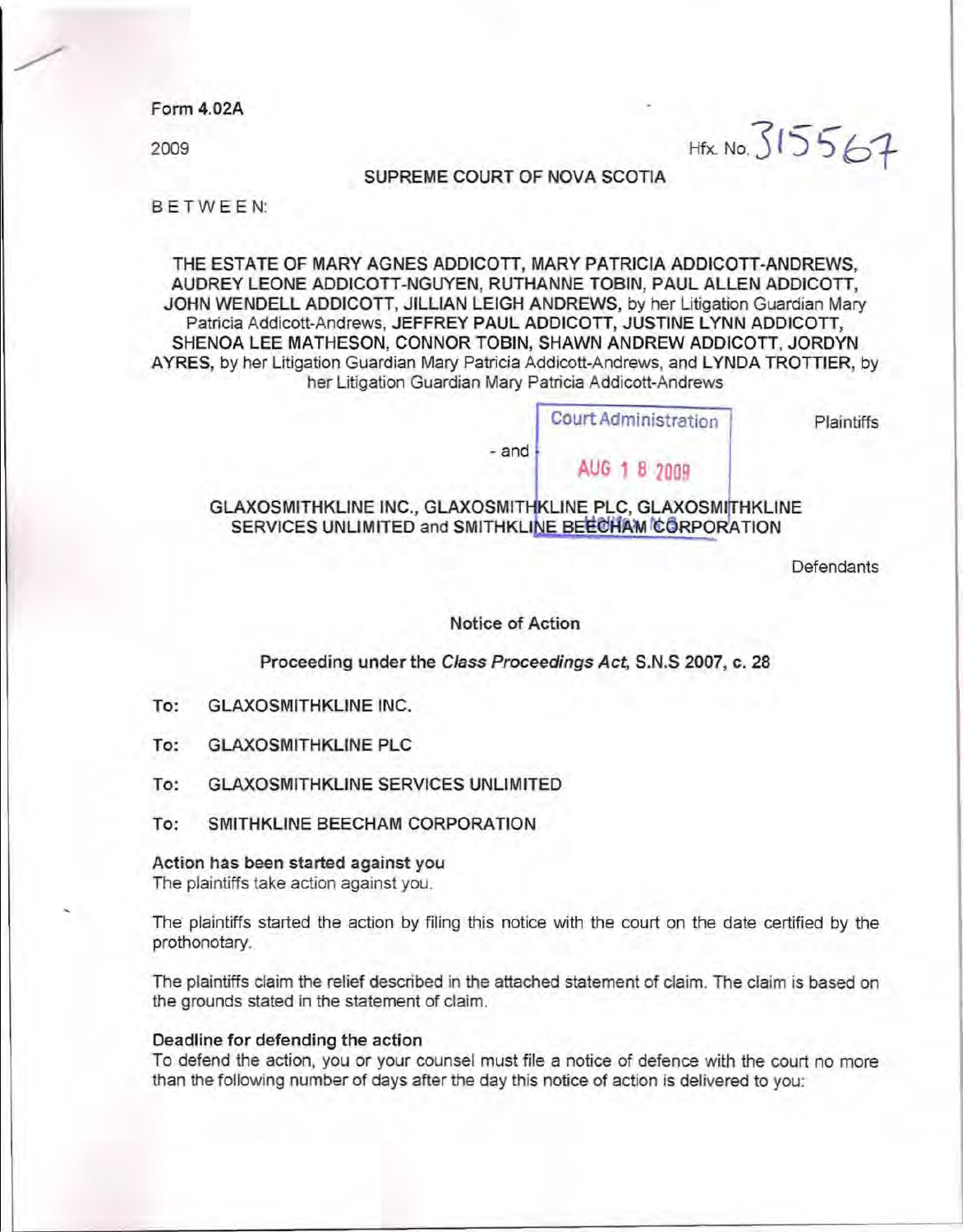- 15 days if delivery is made in Nova Scotia
- 30 days if delivery is made elsewhere in Canada
- 45 days if delivery is made anywhere else.

#### **Judgment against you if you do not defend**

The court may grant an order for the relief claimed without further notice, unless you file the notice of defence before the deadline.

#### **You may demand notice of steps in the action**

If you do not have a defence to the claim or you do not choose to defend it you may, if you wish to have further notice, file a demand for notice.

If you file a demand for notice, the plaintiff must notify you before obtaining an order for the relief claimed and, unless the court orders otherwise, you will be entitled to notice of each other step in the action.

#### **Rule 57 - Action for Damages Under \$100,000**

Civil Procedure Rule 57 limits pretrial and trial procedures in a defended action so it will be more economical. The Rule applies if the plaintiff states the action is within the Rule. Otherwise, the Rule does not apply, except as a possible basis for costs against the plaintiff.

This action is not within Rule 57.

#### **Filing and delivering documents**

Any documents you file with the court must be filed at the office of the Prothonotary, The Law Courts, 1815 Upper Water Street, Halifax, Nova Scotia (telephone #902-424-4900).

When you file a document you must immediately deliver a copy of it to each other party entitled to notice, unless the document is part of an *ex parte* motion, the parties agree delivery is not required, or a judge orders it is not required.

#### **Contact information**

The plaintiffs designate the following address:

Wagners Law Firm 1869 Upper Water Street Halifax, Nova Scotia B3J 1S9

Documents delivered to this address are considered received by the plaintiffs on delivery.

Further contact information is available from the prothonotary.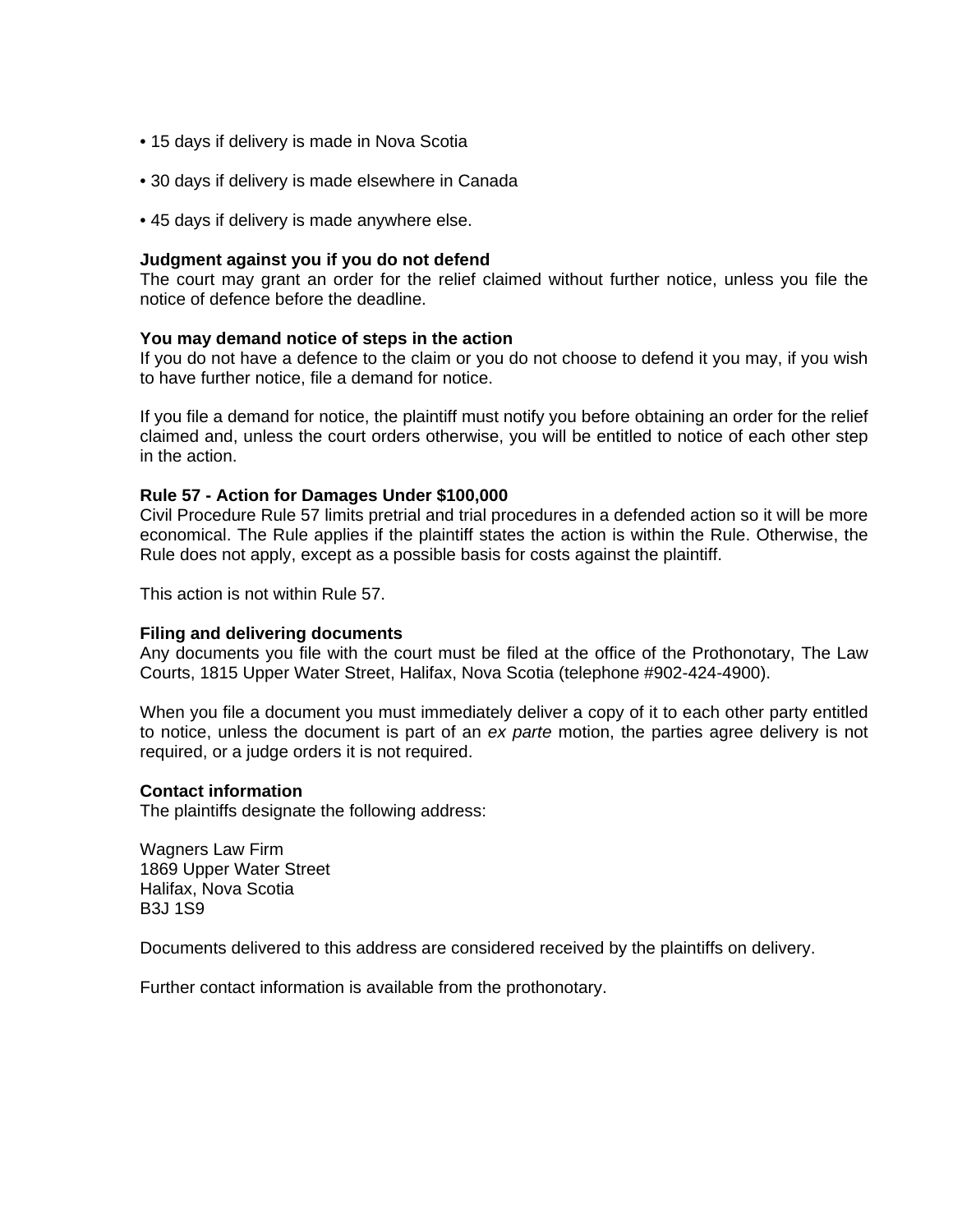## Proposed place of trial

The plaintiff proposes that, if you defend this action, the trial will be held in Halifax, Nova Scotia\_

Signature Signed AUGUST /8 , 200C(

RAYMOND F. WAGNER Solicitor for Plaintiffs

#### Prothonotary's certificate

'

I certify that this notice of action, including the attached statement of claim, was filed with the court on  $\bigcap_{i=1}^{\infty} V(X)$   $\bigcup_{i=1}^{\infty} V(X)$ 

rothonotary

**Deputy** 

**KAREN** STOYLES Deputy Prothonotary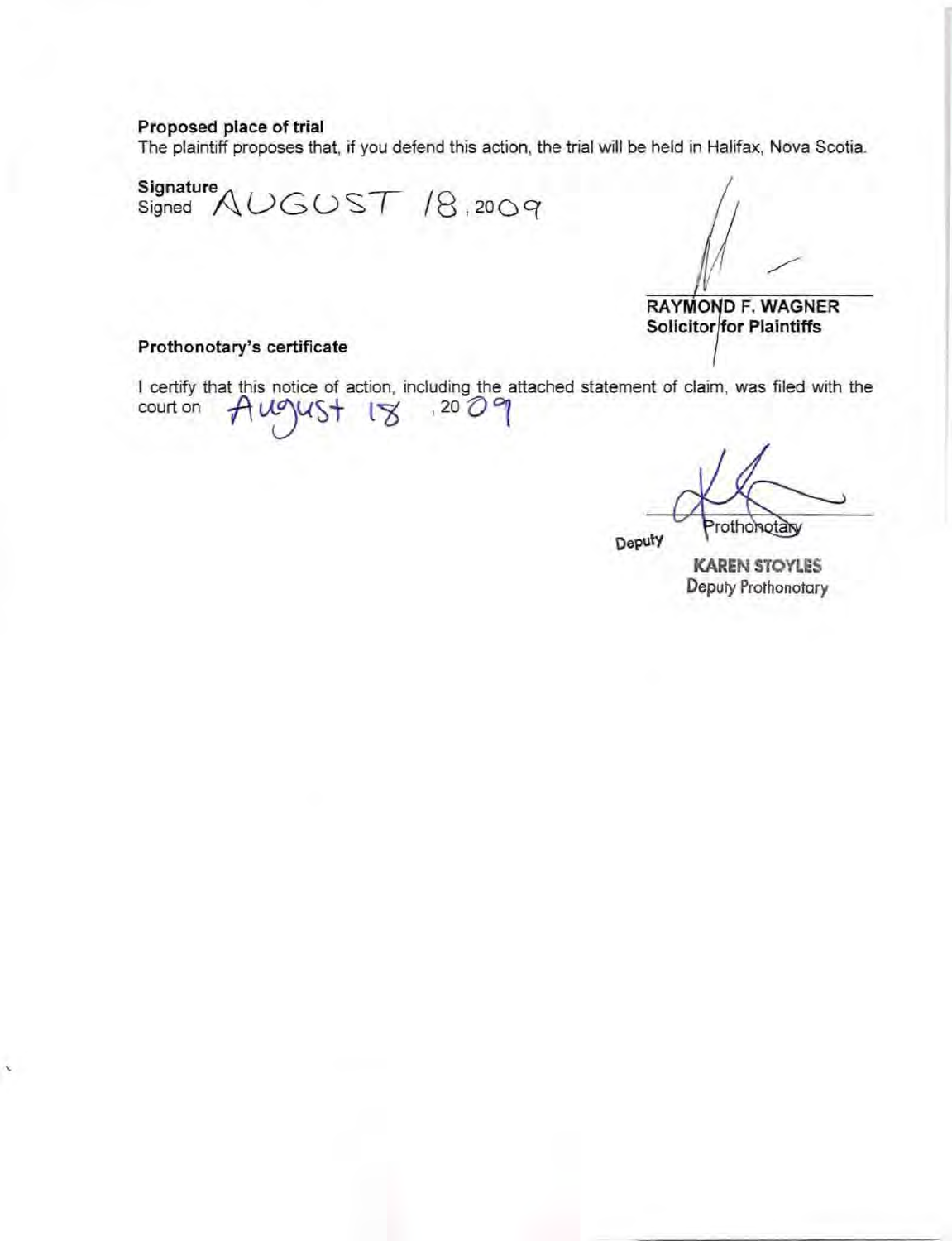### **STATEMENT OF CLAIM**

### **Proceeding under the** *Class Proceedings Act,* **S.N.S 2007, c. 28**

## **I. OVERVIEW**

- 1. GlaxoSmithKline ("GSK") resulted from a merger between GlaxoWellcome PLC and SmithKline Beecham PLC in January, 2001.
- 2. GSK is a pharmaceutical company that carries out research as its main focus. In addition it is involved in the developing, designing, manufacturing, distributing, and marketing of a number of pharmaceutical products.
- 3. GSK carried out research, developed, designed, tested, manufactured, distributed, and marketed the drug Avandia. Avandia is a prescription medication and is a member of a class of drugs known as thiazolidinediones, often referred to as "glitazones" or "TZDs".
- 4. Avandia is a perioxisome proliferator-activated receptor-y (PPAR-y), a drug that triggers a response by binding to specific cell receptors. It is widely used to lower blood sugar levels in patients with type 2 diabetes mellitus.
- 5. GSK has also marketed, promoted, sold and/or distributed the drugs Avandamet and Avandaryl. Avandamet combines Avandia and metformin in one single pill and is recommended and prescribed to treat type 2 diabetes mellitus. Avandaryl combines Avandia and glimepiride in one single pill and is also recommended and prescribed to treat type 2 diabetes mellitus.
- 6. During the Class Period, the Defendants researched, developed, designed, tested, manufactured, distributed, and marketed Avandia.
- 7. Living Class Members have all been prescribed Avandia. Deceased individuals through Class Members who are lawfully entitled claimants under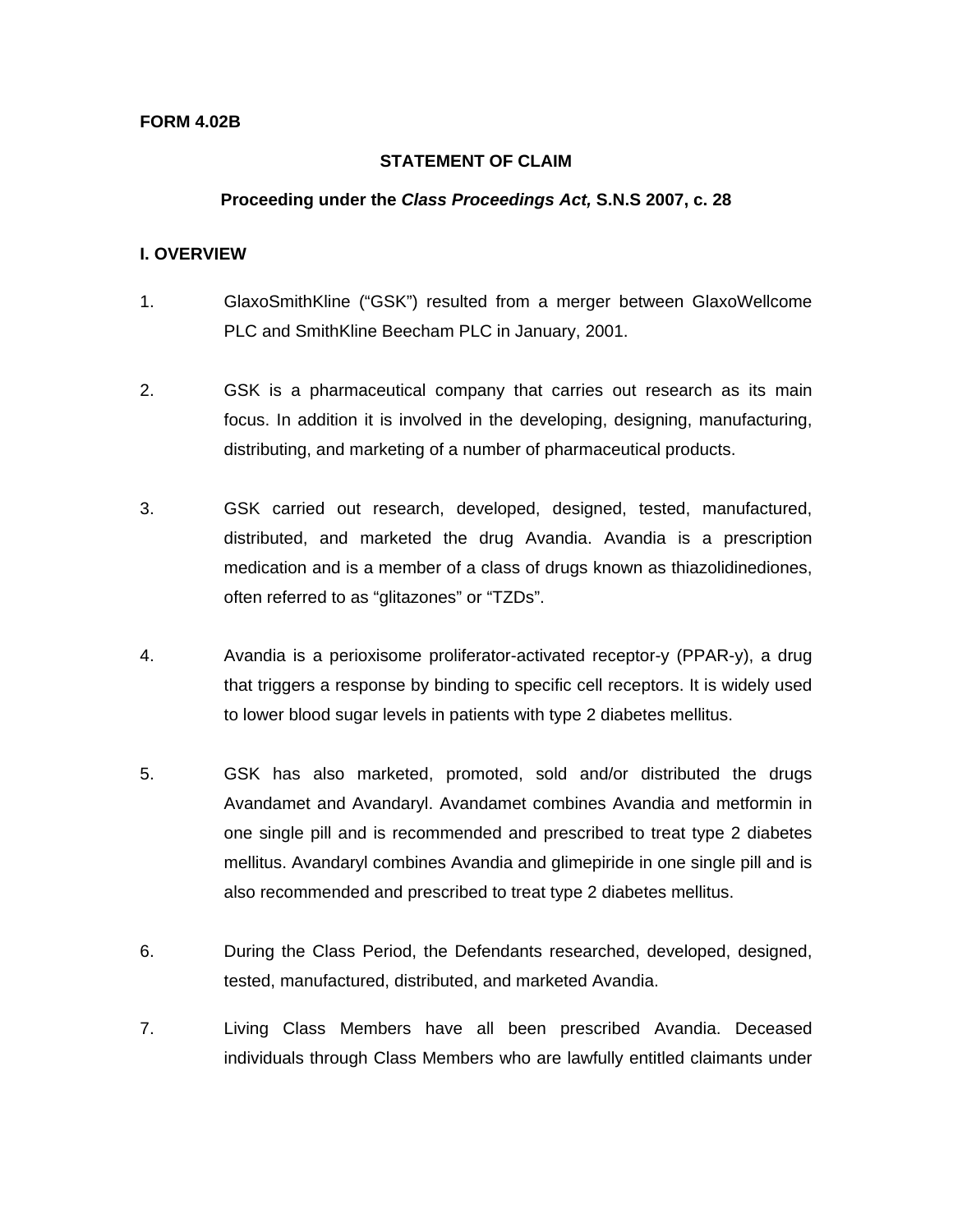the *Fatal Injuries Act,* R.S.N.S. 1989, c. 163 in this proceeding had been prescribed Avandia.

- 8. Living Class Members have been continuously harmed by their use of the medication Avandia as hereinafter described. Deceased individuals had been harmed by the use of Avandia that caused or materially contributed to their death.
- 9. In this action, the Plaintiffs seek, on their own behalf and on behalf of the Class:
	- (a) compensation for the personal injuries and other costs they have incurred as a result of having taken Avandia and/or;
	- (b) disgorgement of the benefits that accrued to the Defendants as a result of their wrongful acts; and
	- (c) damages in the form of total funds required to establish a medical monitoring process for the benefit of the Class Members.
- 10. The Plaintiffs seek to certify this action as a class proceeding and plead the *Class Proceedings Act,* S.N.S 2007, c. 28, as providing the basis for such certification. The Plaintiffs, as the Representative Plaintiffs, do not have any interest adverse to any of the members of the proposed Class. The Plaintiffs state that there is an identifiable class that would be fairly and adequately represented by the Plaintiffs; that the Plaintiffs' claims raise common issues which predominate over issues affecting only individual members; and that a class proceeding would be the preferable procedure for the resolution of such common issues.
- 11. The Plaintiffs propose to bring an opt-out common law class proceeding on behalf of themselves and a Class of other individuals resident in Canada, who were prescribed and ingested Avandia. The proposed Class, which will include Injury Class Members and Family Class Members, will be further defined in the Application for Certification.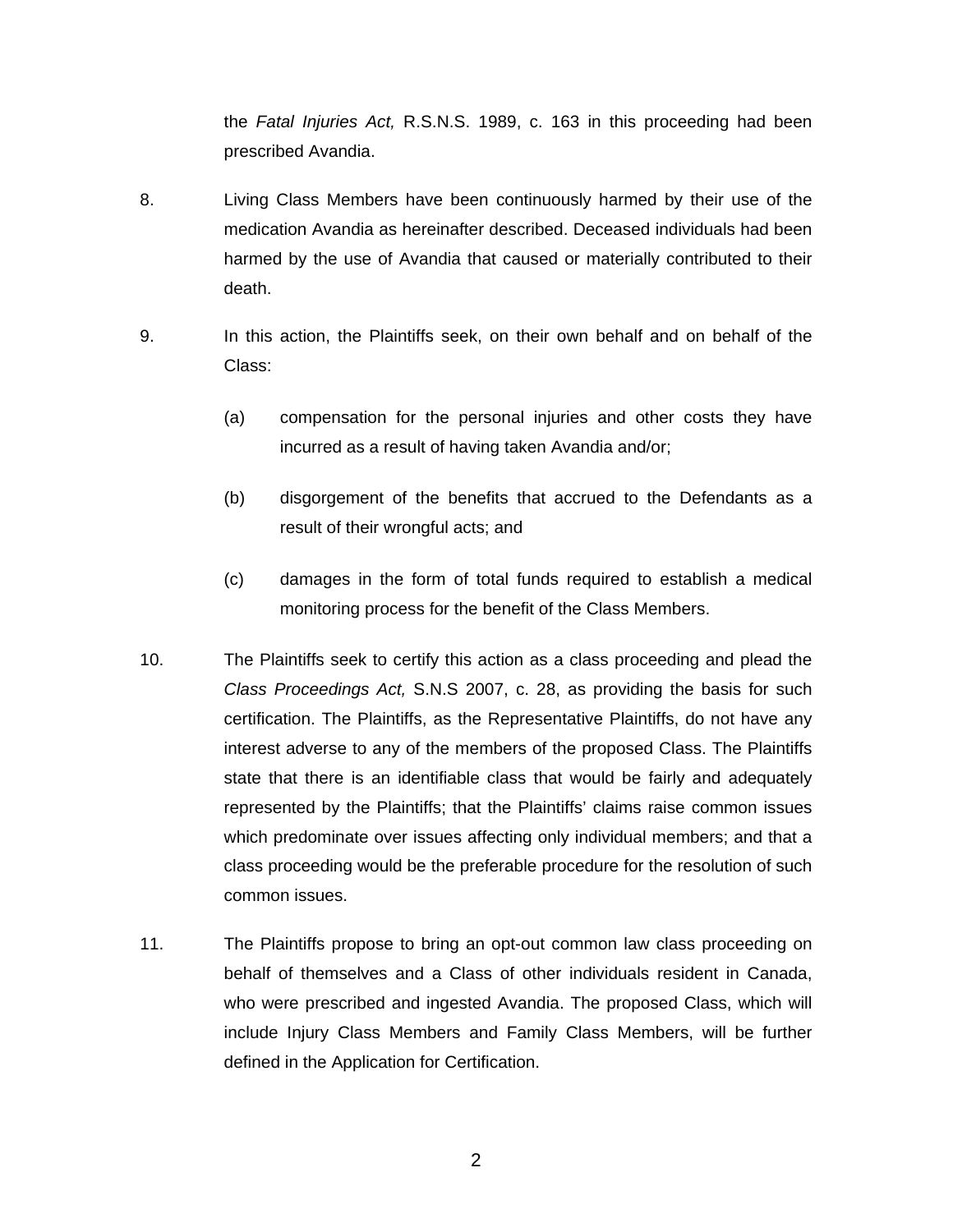## **II. REPRESENTATIVE PLAINTIFFS AND CLASS**

- 12. The Plaintiff, **Mary Patricia Addicott-Andrews**, of Dartmouth, Province of Nova Scotia, is the daughter of the deceased, Mary Agnes Addicott.
- 13. The Plaintiff, **Audrey Leone Addicott-Nguyen**, of Jacksonville, State of Florida, United States of America, is the daughter of the deceased, Mary Agnes Addicott.
- 14. The Plaintiff, **Ruthanne Tobin**, of Victoria, Province of British Columbia, is the daughter of the deceased, Mary Agnes Addicott.
- 15. The Plaintiff, **Paul Allen Addicott**, of Timberlea, Province of Nova Scotia, is the son of the deceased, Mary Agnes Addicott.
- 16. The Plaintiff, **John Wendell Addicott**, of Dartmouth, Province of Nova Scotia, is a son of the deceased, Mary Agnes Addicott.
- 17. The Plaintiff, **Jillian Leigh Andrews**, by her litigation guardian Mary Patricia Addicott-Andrews, of Dartmouth, Province of Nova Scotia, is the granddaughter of the deceased, Mary Agnes Addicott.
- 18. The Plaintiff, **Jeffrey Paul Addicott**, of Taiwan, is the grandson of the deceased, Mary Agnes Addicott.
- 19. The Plaintiff, **Justine Lynn Addicott**, of Calgary, Province of Alberta, is the granddaughter of the deceased, Mary Agnes Addicott.
- 20. The Plaintiff, **Shenoa Lee Matheson**, of Victoria, Province of British Columbia, is the granddaughter of the deceased, Mary Agnes Addicott.
- 21. The Plaintiff, **Connor Tobin**, of Victoria, Province of British Columbia, is the grandson of the deceased, Mary Agnes Addicott.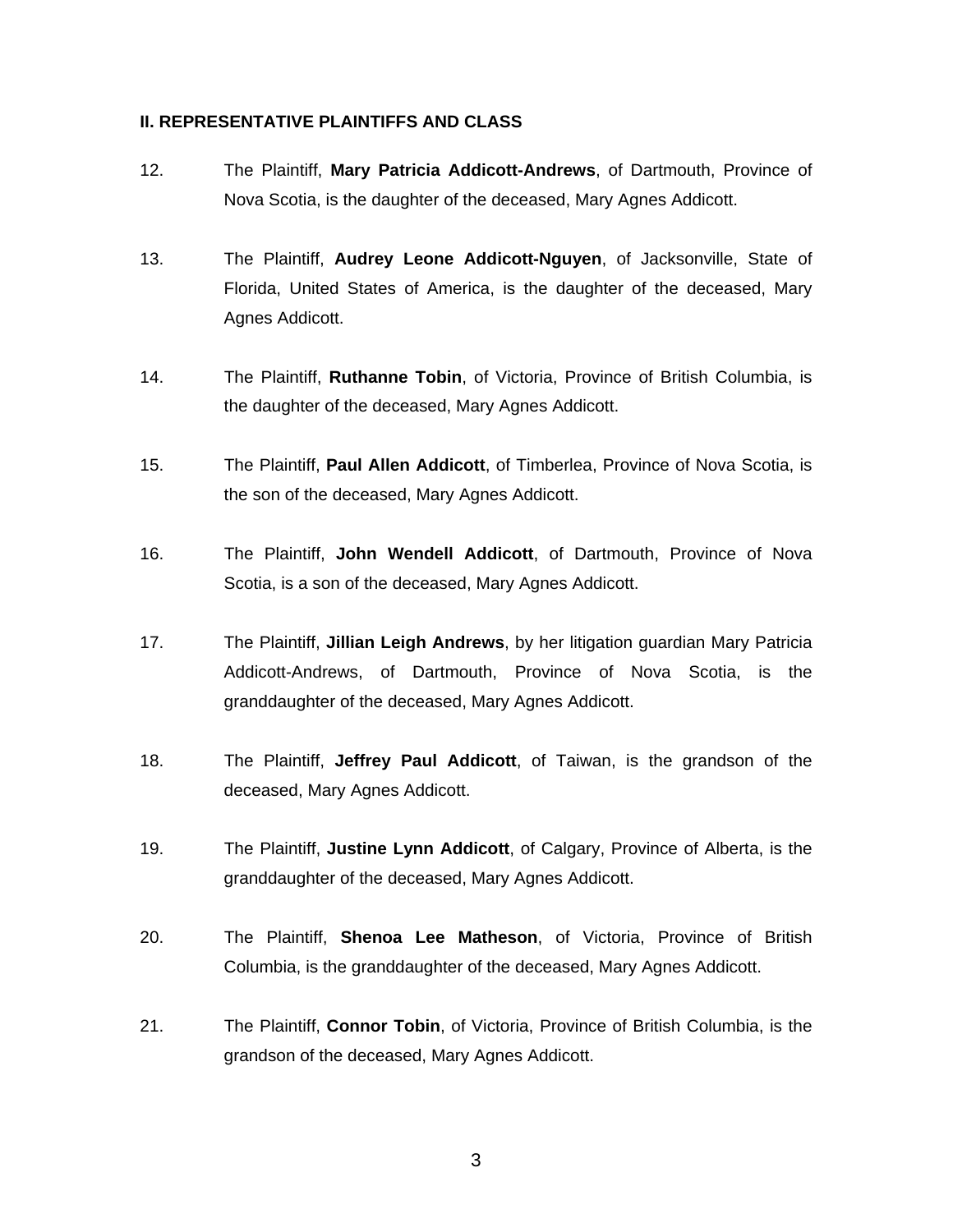- 22. The Plaintiff, **Shawn Andrew Addicott**, of Kitchener, Province of Ontario, is the grandson of the deceased, Mary Agnes Addicott.
- 23. The Plaintiff, **Jordyn Ayres**, by her litigation guardian Mary Patricia Addicott-Andrews, of Kitchener, Province of Ontario, is the great-granddaughter of the deceased, Mary Agnes Addicott.
- 24. The Plaintiff, **Lynda Trottier**, by her litigation guardian Mary Patricia Addicott-Andrews, of Kitchener, Province of Ontario, is the great-granddaughter of the deceased, Mary Agnes Addicott
- 25. The Estate of Mary Agnes Addicott is also a Plaintiff in this action.
- 26. The Plaintiffs bring this action as daughters, sons, grandchildren and greatgrandchildren of Mary Agnes Addicott, deceased, under provisions of the *Fatal Injuries Act*, R.S.N.S. 1989 c. 163, for the benefit of themselves as daughters, sons, grandchildren and great-grandchildren of Mary Agnes Addicott, deceased, and who, as a result of the death of Mary Agnes Addicott, deceased, lost guidance, support, care and companionship, and suffered pecuniary loss thereby suffering injury, loss and damage.
- 27. Particulars pursuant to section 5 of the *Fatal Injuries Act*, R. S. N. S. 1989, c. 163 as amended are as follows:
	- (a) The names of the persons for and on behalf of whom the action is brought are:
		- (i) Mary Patricia Addicott-Andrews, born March 15, 1963, of Dartmouth, Nova Scotia, is the daughter of the deceased, Mary Agnes Addicott;
		- (ii) Audrey Leone Addicott-Nguyen, born July 17, 1962, of Jacksonville, Florida, is the daughter of the deceased, Mary Agnes Addicott;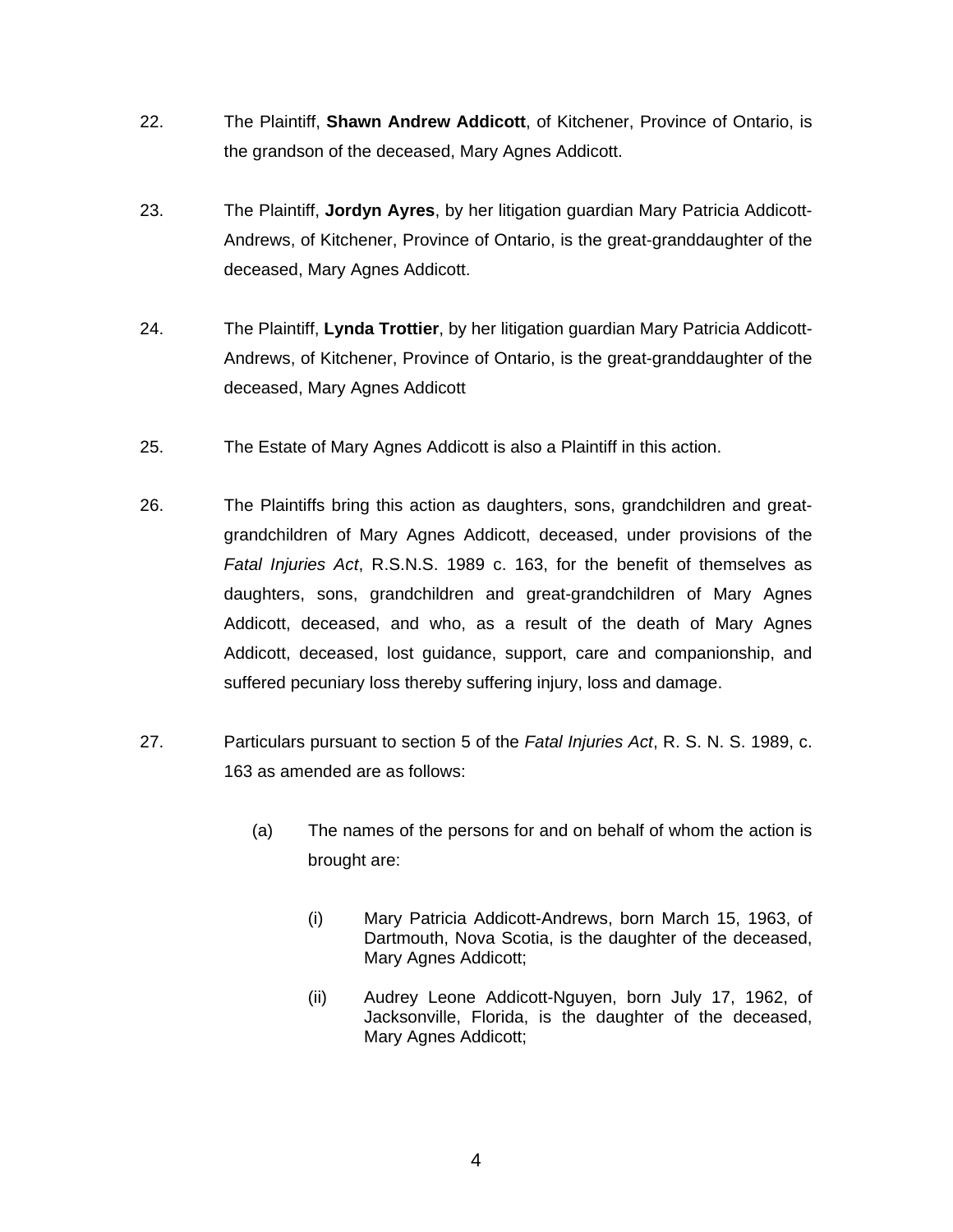- (iii) Rutheanne Tobin, born October 16, 1958, of Victoria, British Columbia, is the daughter of the deceased, Mary Agnes Addicott;
- (iv) Paul Allen Addicott, born April 30, 1954, of Timberlea, Nova Scotia, is the son of the deceased, Mary Agnes Addicott;
- (v) John Wendell Addicott, born October 20, 1952, of Dartmouth, Nova Scotia, is the son of the deceased, Mary Agnes Addicott;
- (vi) Jillian Leigh Andrews, by her litigation guardian Mary Patricia Addicott, born July 12, 1992, of Dartmouth, Province of Nova Scotia, is the granddaughter of the deceased, Mary Agnes Addicott;
- (vii) Jeffrey Paul Andrews, born March 2, 1980, of Taiwan, is the grandson of the deceased, Mary Agnes Addicott;
- (viii) Justine Lynn Andrews, born July 4, 1984, of Calgary, Province of Alberta, is the granddaughter of the deceased, Mary Agnes Addicott;
- (ix) Shenoa Lee Matthews, born October 31, 1982, of Victoria, Province of British Columbia, is the granddaughter of the deceased, Mary Agnes Addicott;
- (x) Connor Tobin, born February 19, 1985, of Victoria, Province of British Columbia, is the grandson of the deceased, Mary Agnes Addicott;
- (xi) Shawn Andrew Addicott, born April 11, 1974, of Kitchener, Province of Ontario, is the grandson of the deceased, Mary Agnes Addicott;
- (xii) Jordyn Ayres, by her litigation guardian Mary Patricia Addicott-Andrews, born December 28, 2000, of Kitchener, Province of Ontario, is the great-granddaughter of the deceased, Mary Agnes Addicott; and
- (xiii) Lynda Trottier, by her litigation guardian Mary Patricia Addicott-Andrews, born June 25, 1997, of Kitchener, Province of Ontario, is the great-granddaughter of the deceased, Mary Agnes Addicott.
- 28. The Plaintiffs and Class Members have also suffered pain, loss of enjoyment of life, a probable shortening of life, loss of earnings and earning capacity,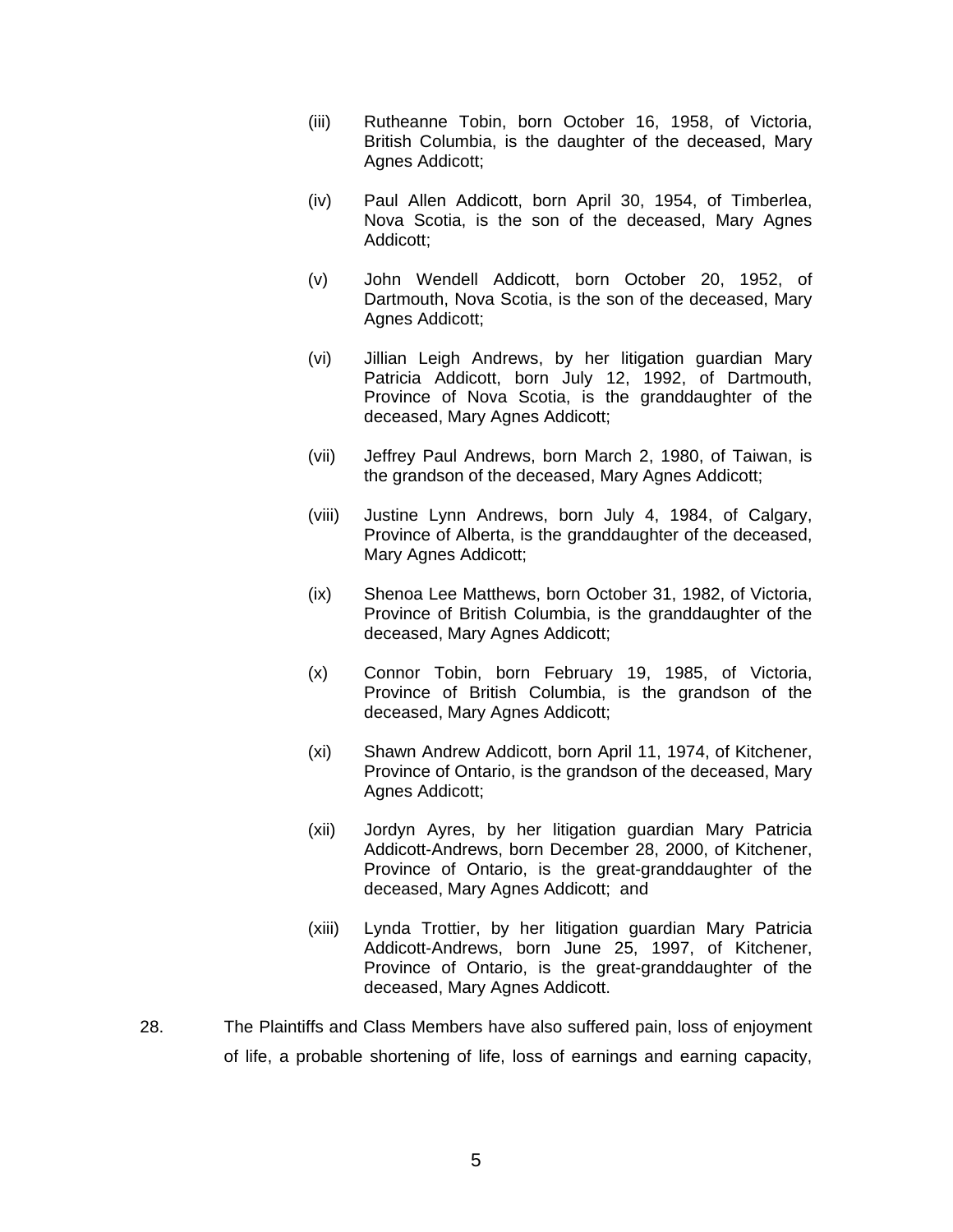and therefore, claims both special damages and general damages as a result of ingesting Avandia.

## **III. DEFENDANTS**

- 29. The Defendant, GlaxoSmithKline Inc., is a corporation incorporated pursuant to the laws of Canada, with head office situated in Mississauga, Ontario.
- 30. The Defendant, GlaxoSmithKline PLC, is a corporation incorporated pursuant to the laws of the United Kingdom, with offices situated in Brentford and Uxbridge, United Kingdom, and whose shares trade on the London and New York Stock Exchanges.
- 31. The Defendant, GlaxoSmithKline Services Unlimited, is a corporation incorporated pursuant to the laws of the United Kingdom, with offices situated in Brentford and Uxbridge, United Kingdom.
- 32. The Defendant, SmithKline Beecham Corporation, is a corporation incorporated pursuant to the laws of the United States, with offices situated in Philadelphia. Pennsylvania, United States of America.
- 33. The Defendants, GlaxoSmithKline Inc., GlaxoSmithKline PLC, GlaxoSmithKline Services Unlimited, and SmithKline Beecham Corporation, are hereinafter collectively referred to as "GSK"; and hereinafter references to GSK are intended to include the above mentioned corporations, their officers, employees, representatives, agents, and associates acting on behalf of GSK.
- 34. The main headquarters of GSK is in the United Kingdom. It also has operations based in the United States. GSK employs approximately 1,800 individuals in Canada and has 106,000 employees on a worldwide basis. GSK has an annual sale revenue of approximately \$45 billion CDN. GSK has operates worldwide. Its pharmaceutical products are sold in 40 countries.
- 35. The Defendants, at all material times are/were engaged in, involved in and/or responsible for the designing, testing, researching, formulation, development,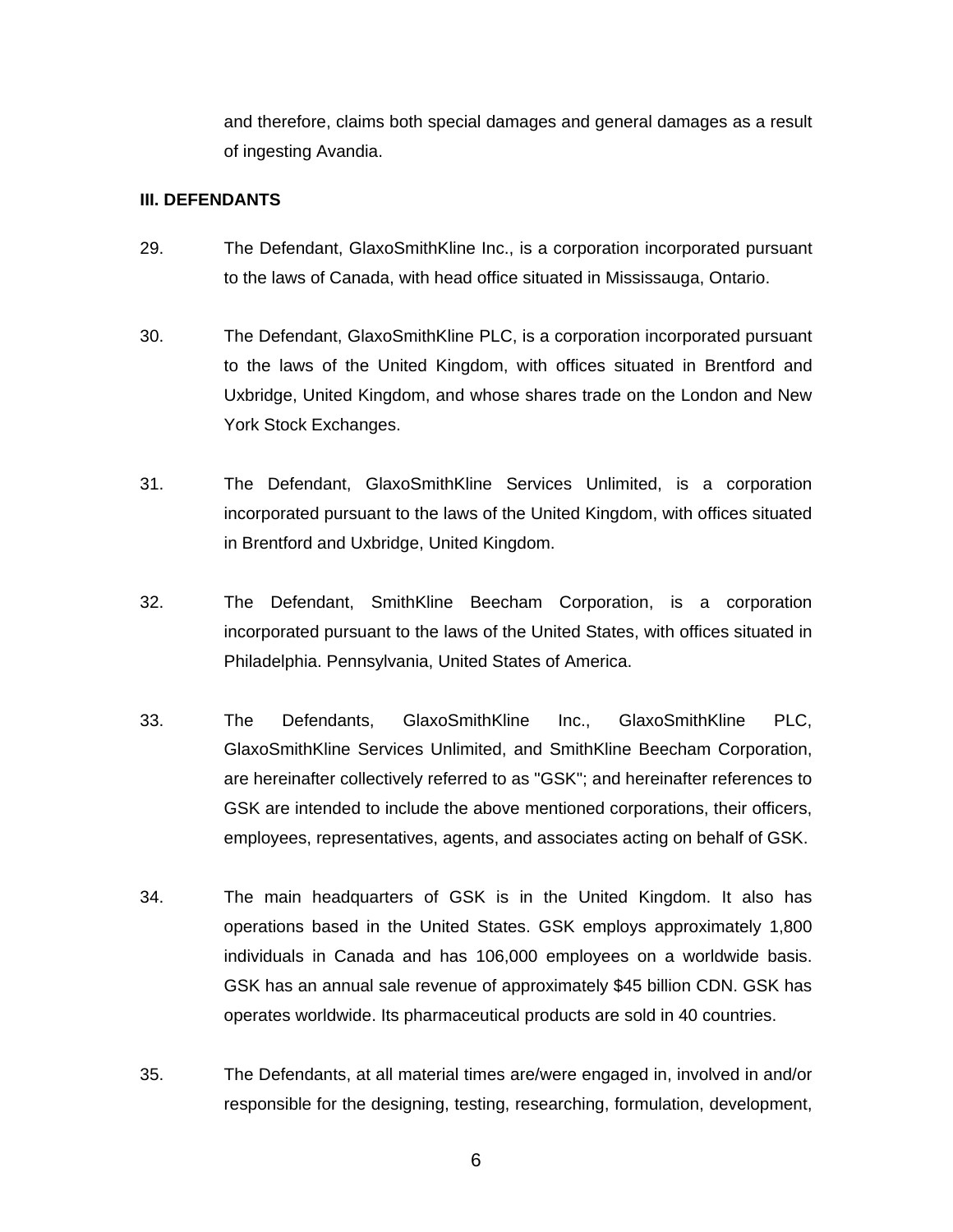manufacturing, production, labelling, advertising, promoting, distribution and/or selling of Avandia in the US, Canada and elsewhere.

- 36. The business of each of the Defendants is inextricably interwoven with that of the other and each is the agent of the other for the purposes of the designing, testing, researching, formulation, development, manufacturing, production, labeling, advertising, promoting, distribution and/or selling of Avandia in the US, Canada and elsewhere.
- 37. At all material times, the Defendants, all or any one of them, were carrying on business as, inter alia, the designers, testers, researchers, formulators, developers, manufacturers, producers, marketers, labelers, advertisers, promoters, distributors and/or sellers of Avandia in US, Canada and elsewhere.

## **IV. AVANDIA**

- 38. Avandia (Rosiglitazone) is a brand-name anti-diabetic prescription drug used in the treatment of type II diabetes mellitus. The drug was approved by Health Canada on March 21, 2000 for the treatment of type II diabetes mellitus.
- 39. The sales for Avandia peaked in 2006 at approximately three billion dollars. At this time, Avandia sales were over over \$150 million in Canada. Approximately 7% of GSK's revenue was acrrued from the sale of Avandia. Avandia was GSK's second best selling drug and the top-selling diabetes treatment.
- 40. Numerous meta-analysis studies have been conducted on the effect of Avandia on the risk of heart related health problems. These studies, including GSK's own study, has shown that there is a significant increase in the risk of heart attack in patients taking Avandia.

## **V. NATURE OF THE ACTION**

41. The Plaintiffs and Class Members allege that the Defendants engaged in tortious conduct in the manufacturing, marketing, promotion, distributing and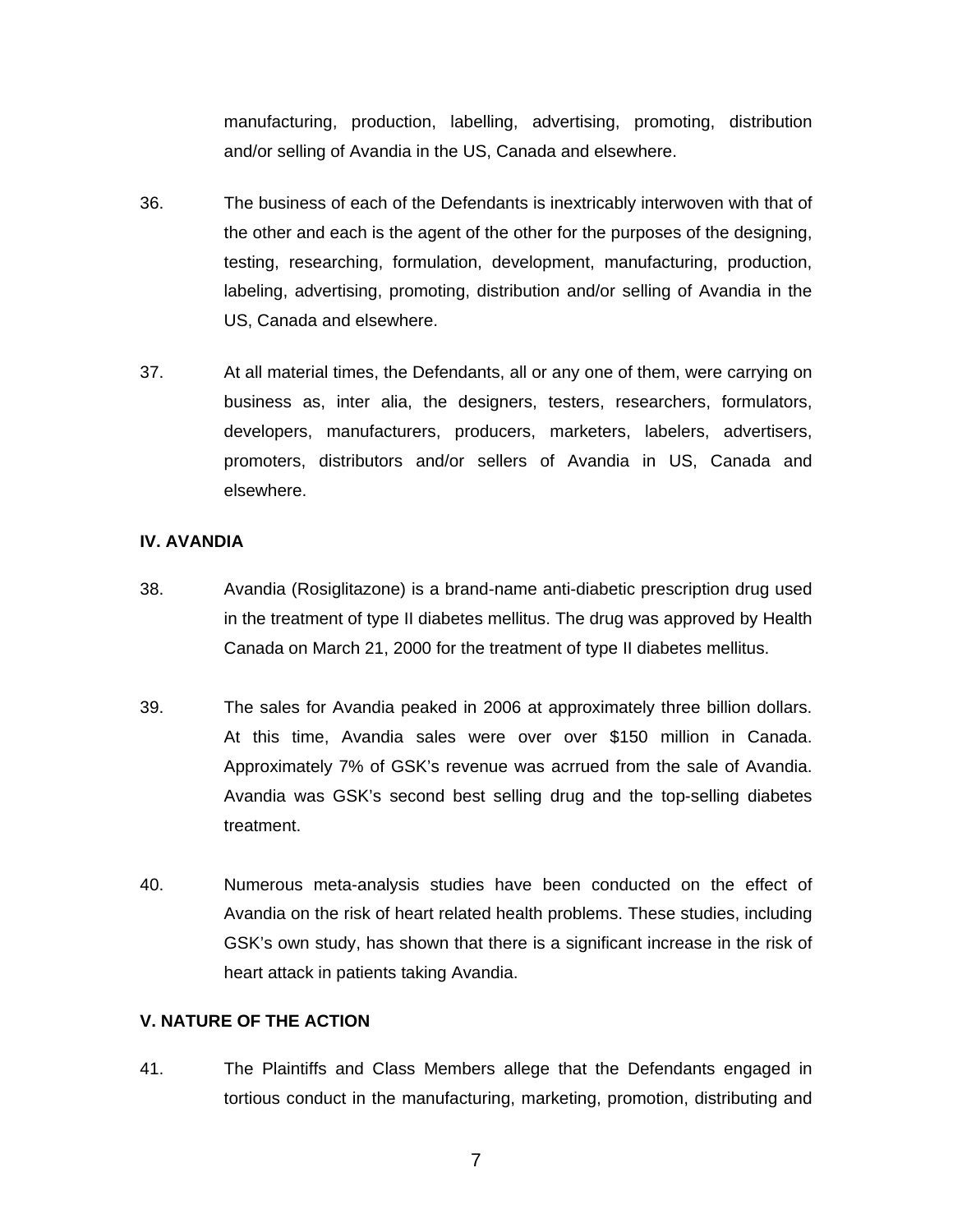selling of Avandia in complete disregard for the health and safety of the Plaintiffs and Class Members.

- 42. The Plaintiffs and Class Members further allege that the Defendants were wholly and grossly negligent.
- 43. The Plaintiffs and Class Members further allege that the Defendants failed to warn the Plaintiffs and Class Members of the serious complications and problems that would ensue with the use of Avandia. These individuals were not given warning or, in the alternative, clear, complete and current warning of the health risks associated with the ingestion of Avandia.
- 44. The Plaintiffs and Class Members further allege that the Defendants expressly and impliedly breached warranties.
- 45. The Plaintiffs and Class Members further allege that they and thousands of other Canadians have sustained physical, mental, and economic harm through the use of Avandia as a result of the wholly and grossly negligent actions of the Defendants.
- 46. The Plaintiffs and Class Members further allege that the Defendants failed and/or chose not to adequately inform both users of Avandia and the doctors who prescribed the medication of the very serious risks associated with Avandia.
- 47. Avandia has caused damage to the physical and mental health of the Plaintiffs and Class Members.
- 48. The Plaintiffs allege on behalf of Class Members that the continued use of Avandia by Class Members creates ongoing risks to the health of the Class Members.
- 49. During the applicable times within the Class Period of May 1999 to the present when the Defendants were involved with the manufacture and distribution of Avandia they knew or ought to have known of the potential safety risks with the drug.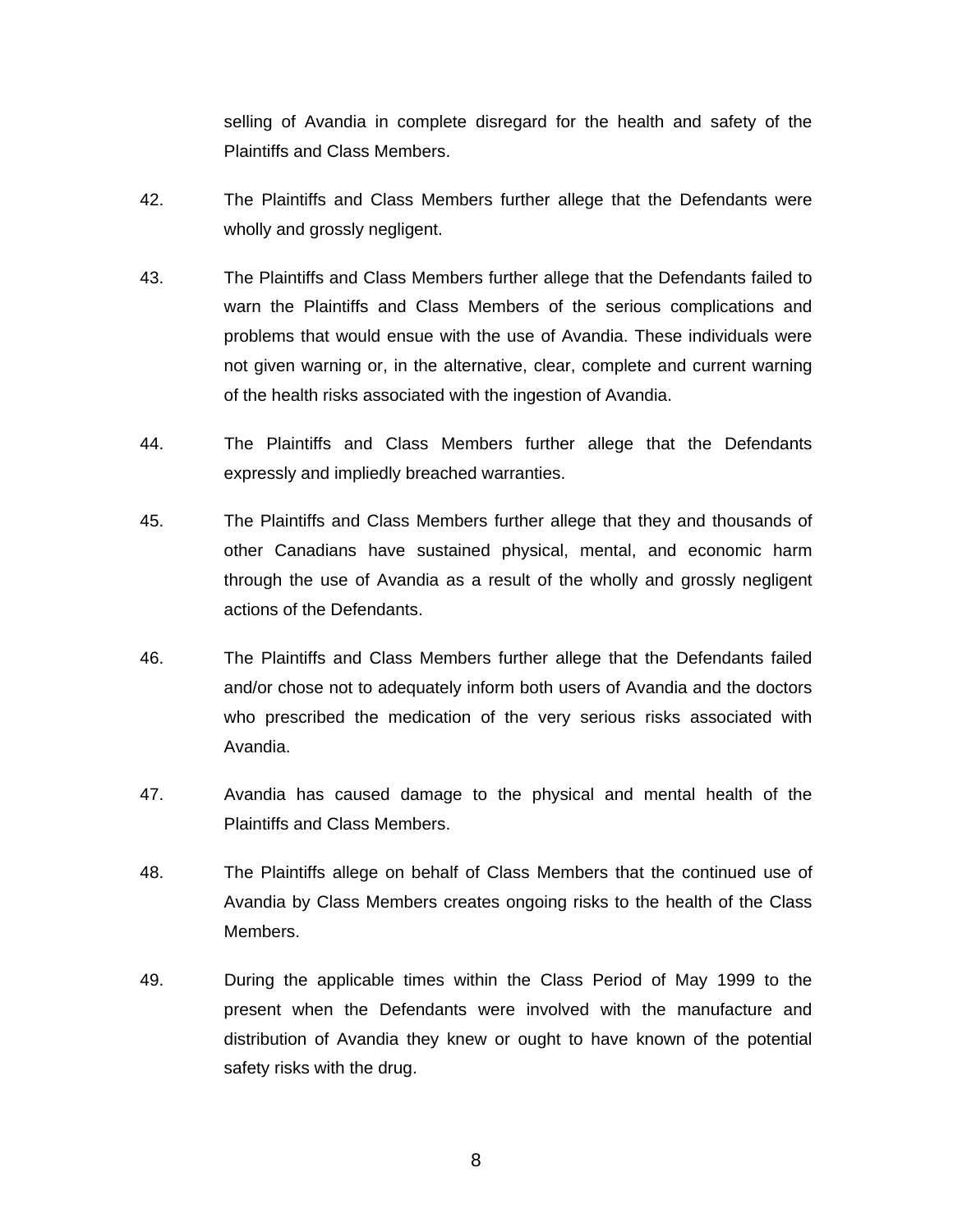- 50. None of the Defendants took any steps to prevent harm to the Plaintiffs and the Class Members or to protect the health and safety of the Plaintiffs and Class Members.
- 51. Living Class Members have been prescribed and continue to be prescribed Avandia. Deceased individuals through Class Members who are lawfully entitled claimants under the *Fatal Injuries Act,* R.S.N.S. 1989, c. 163 in this proceeding had been prescribed Avandia.

## **VI. HARM TO THE PLAINTIFFS**

- 52. Mary Agnes Addicott, deceased, was initially prescribed Avandia on April 23, 2004.
- 53. As a result of taking Avandia, Mary Agnes Addicott, deceased, suffered two heart attacks.
- 54. Further, as a result of taking Avandia, Mary Agnes Addicott, deceased, was also diagnosed with congestive heart failure on several occasions.
- 55. Further, as a result of taking Avandia, Mary Agnes Addicott, deceased, also developed other serious and adverse effects including fluid retention, swelling, shortness of breath, weakness, fatigue and weight gain.
- 56. Mary Agnes Addicott, deceased, discontinued the use of Avandia on November 6, 2004. She died on August 16, 2006.
- 57. The Plaintiffs state that the personal injuries were caused or materially contributed to by Mary Agnes Addicott, deceased, use of Avandia.
- 58. The Plaintiffs and Class Members have suffered and continue to suffer from anxiety about their own and their family's health because of the effect that Avandia has had on their lives. The Plaintiffs state that all of the Defendants bear the responsibility to, *inter alia*, create a medical monitoring fund/mechanism as described below that would give Class Members access to experts who could address their health concerns.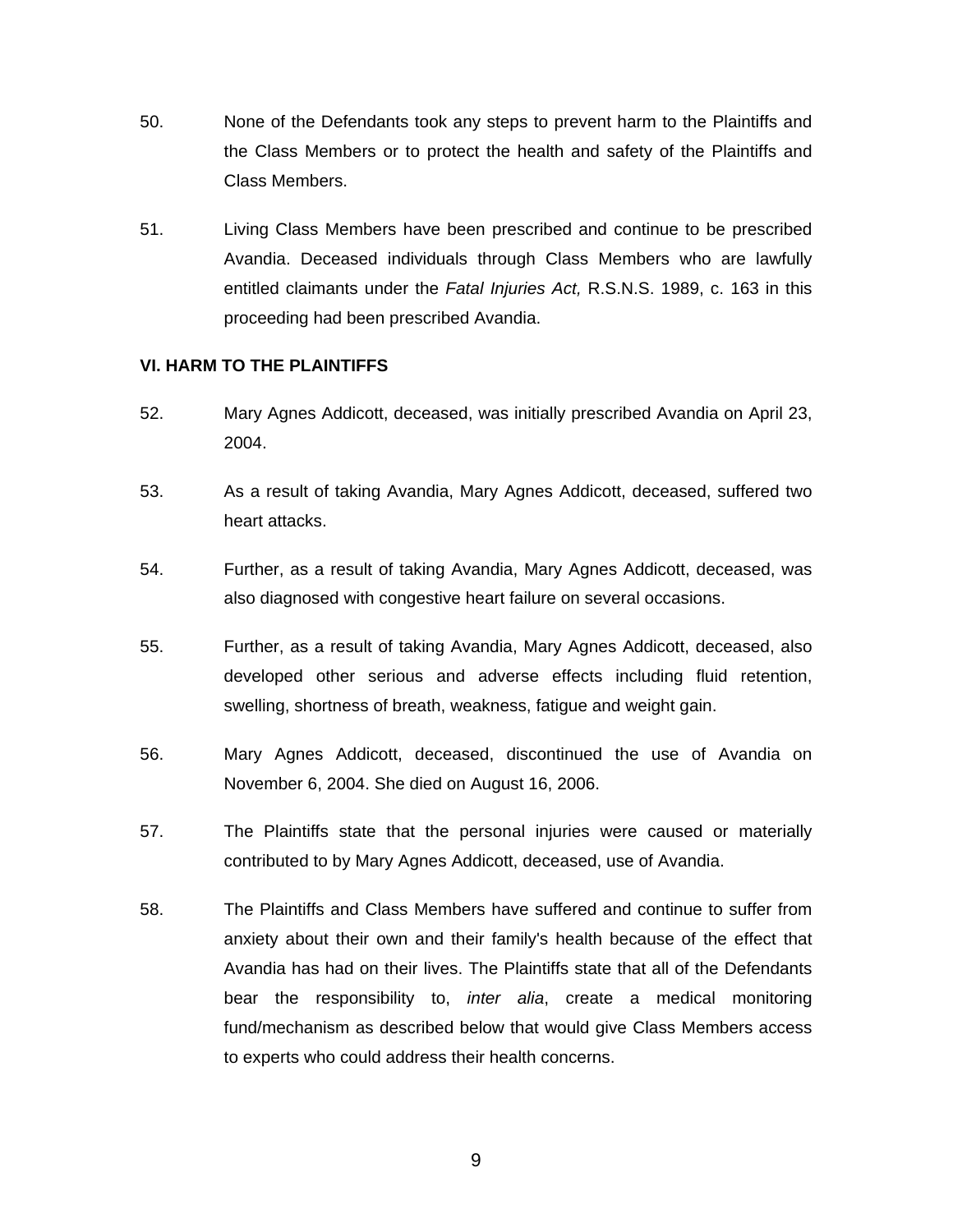### **VII. CAUSES OF ACTION**

#### **(a) Conspiracy**

- 59. During the class period the Defendants, by their directors, officers, servants and agents, wrongfully, unlawfully, maliciously and lacking bona fides, conspired and agreed together, the one with the other and with persons unknown, as hereinafter set out.
- 60. The Plaintiffs pleads that the Defendants' conspiracy involved both lawful and unlawful means with the predominant purpose of causing the Plaintiffs and the other Injury Class Members to acquire and ingest Avandia when they knew or should have known that such use would cause harm to the Injury Class Members and the Family Class Members.
- 61. The Defendants conspired with each other and others to unlawfully market, distribute, advertise and sell Avandia, intending that their conduct be directed towards the Injury Class Members, when they knew or should have known that in the circumstances, injury and damage to the Injury Class Members and the Family Class Members was likely to result. They derived substantial compensation and revenues from the conspiracy.
- 62. As a result of the conspiracy, the Plaintiffs and the other Injury Class Members have suffered damage and loss, including other side effects as a result of the use of Avandia.
- 63. As a further result of the conspiracy, Family Class Members have suffered damages and loss, and continue to suffer damages and loss, including actual expenses reasonably incurred for the benefit of the Injury Class Member, a reasonable allowance for loss of income or the value of services provided to the Injury Class Member and an amount to compensate for the loss of guidance, care and companionship they might reasonably have expected to receive from the Injury Class Member.
- 64. Some, but not all, of the Defendants' concerns, motivations and intentions in engaging in the conspiracy were to: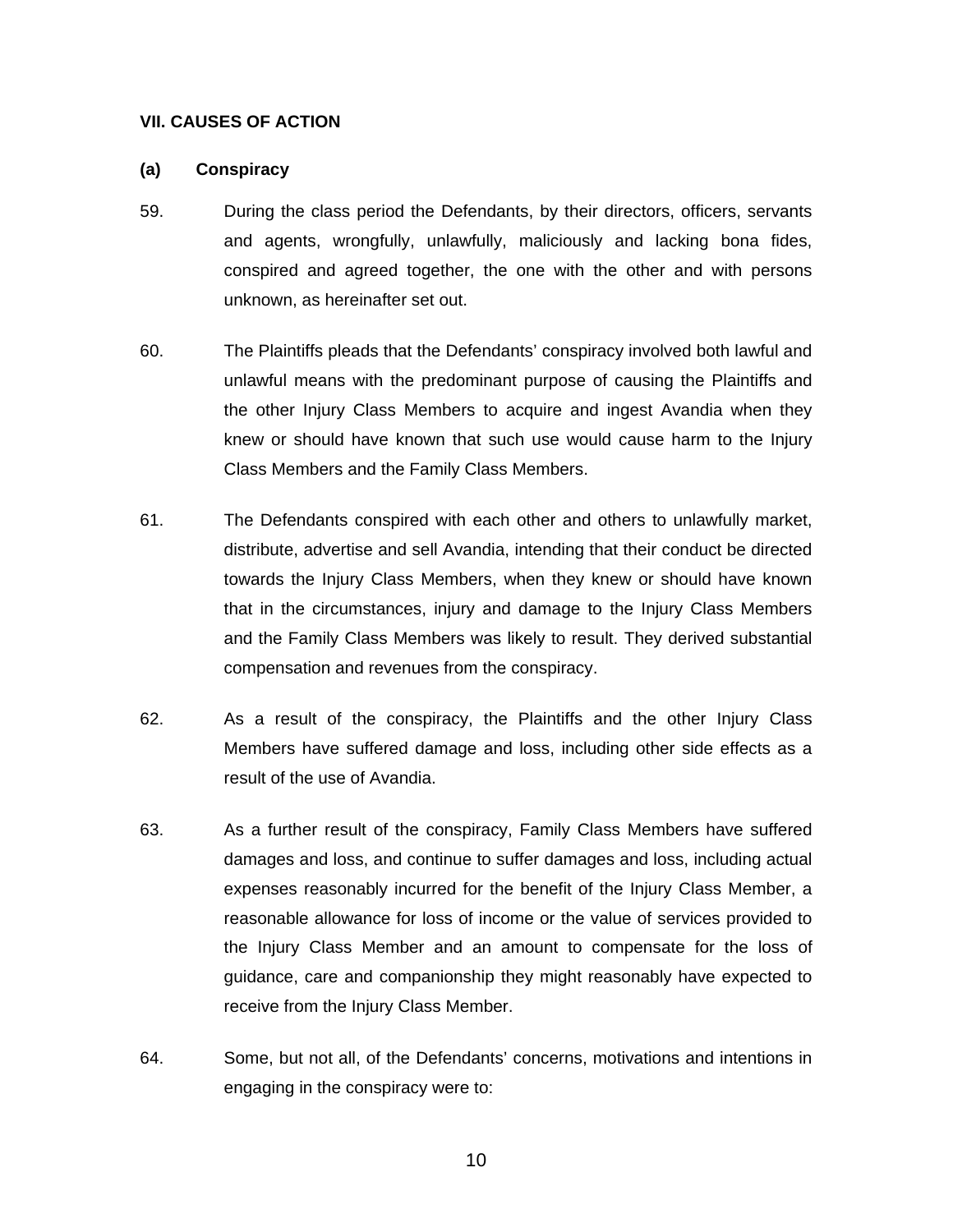- (a) increase the sales of Avandia and their profits;
- (b) increase or hold their market share;
- (c) avoid adverse publicity;
- (d) place their profits above the safety of Injury Class Members and others;
- (e) maintain brand trust and corporate image;
- (f) avoid alerting the Injury Class Members, Health Canada, the FDA, health practitioners, the public and their competitors to the dangerous properties and effects of Avandia; and
- (g) cause the Injury Class Members to ingest and continue to ingest Avandia and thereby suffer harm.
- 65. In furtherance of the conspiracy, the following are some, but not all, of the acts carried out by the Defendants or one or some of them:
	- (a) they submitted false, inaccurate and misleading information to Health Canada for the purpose of obtaining approval to market Avandia in Canada;
	- (b) they concealed and disguised information about the dangerous properties and effect of Avandia from Health Canada, from health practitioners and from Injury Class Members;
	- (c) they misled Injury Class Members, health practitioners and others about the efficacy, safety and effect of Avandia;
	- (d) they refused to issue correcting information or to stop selling Avandia even after its harmful effects and addictive properties became manifest;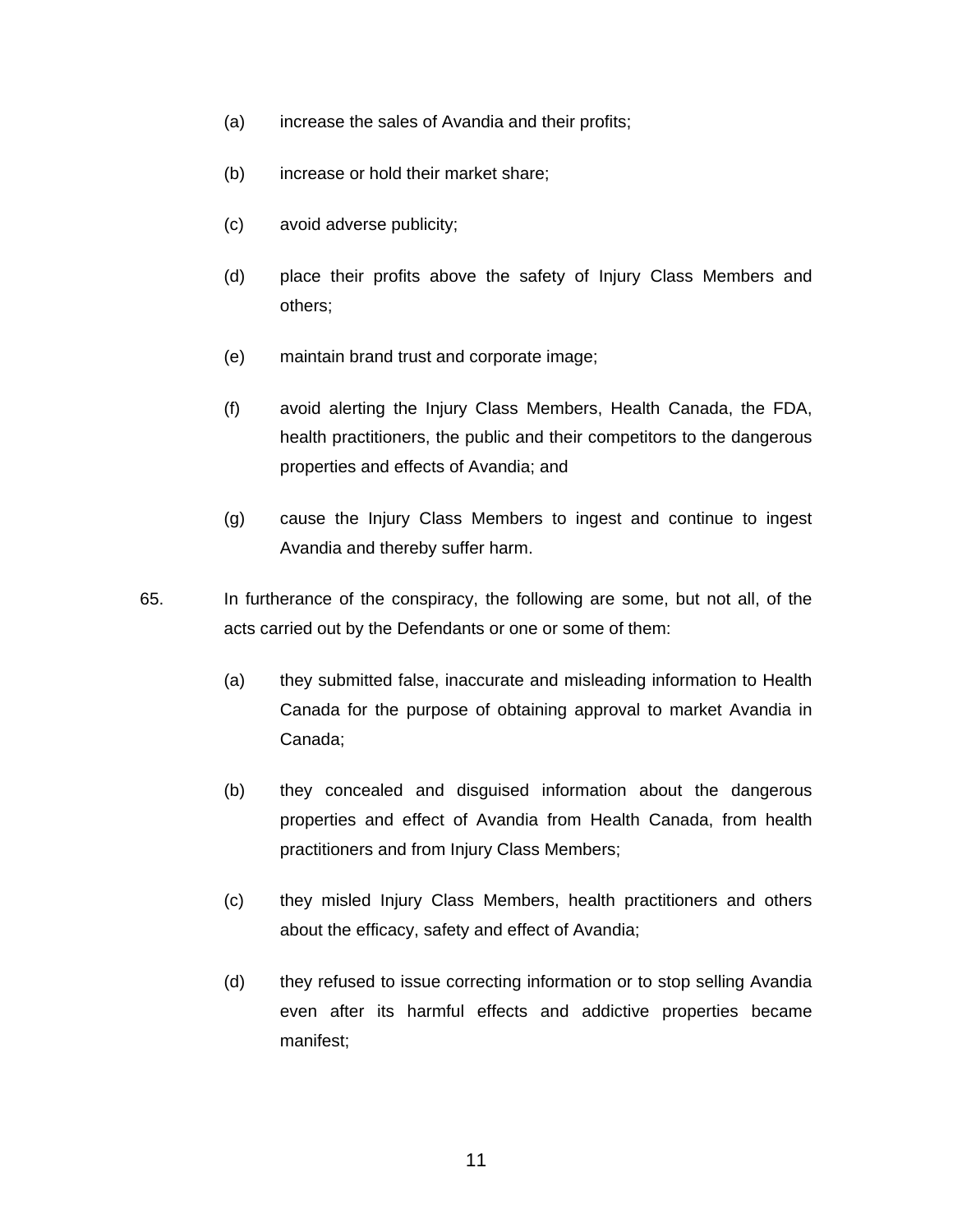- (e) they decided not to warn Class Members and others in Canada of the dangers of taking Avandia; and
- (f) they developed and used marketing and promotional strategies that covered up the truth about Avandia's dangerous properties and effect.

## **(b) Negligence**

- 66. Each of the Defendants owed a duty of care to the Plaintiffs and Class Members and breached the requisite standard of conduct expected of them in the circumstances.
- 67. The Defendants negligently breached their duty of care in that they failed to exercise reasonable care and failed to fulfill the above-stated duty by the manner that they, directly and indirectly, advertised, marketed and promoted Avandia for the treatment of diabetes, even though Avandia, in fact, was not safe or effective for any purpose because it caused serious cardio-vascular events. Furthermore, GSK failed to adequately warn of the increased risk of serious cardio-vascular events which GSK knew or should have known about.
- 68. The Plaintiffs and Class Members state that their damages were caused by the negligence of the Defendants. Such negligence includes but is not limited to the following, that the Defendants jointly and severally:
	- (a) chose not to ensure that Avandia was not dangerous to recipients during the course of its use and that the drug was fit for its intended or reasonably foreseeable use;
	- (b) chose to inadequately test Avandia in a manner that concealed the magnitude of the risks associated with its use, including but not limited to the risk of serious heart problems;
	- (c) misinformed Health Canada by providing it with incomplete and inaccurate information;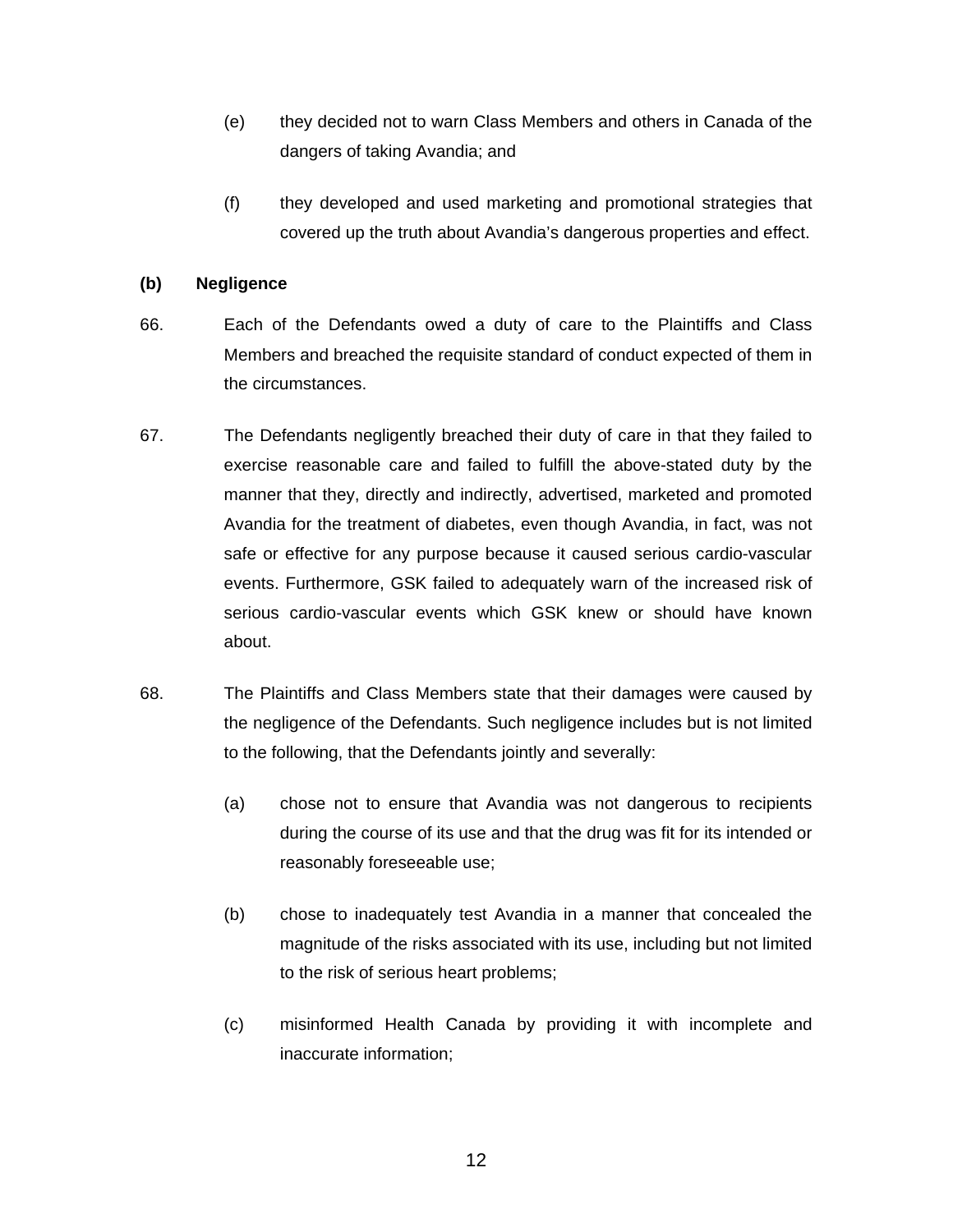- (d) conducted inadequate or no follow-up studies on the efficacy and safety of Avandia;
- (e) concealed and mislead the Plaintiffs, Class Members and their physicians with inadequate and incomplete warning of the risks associated with ingesting Avandia;
- (f) provided the Plaintiffs, Class Members and their physicians with inadequate or incomplete or no information and warnings respecting the correct usage of Avandia;
- (g) provided inadequate or incomplete or no updated and current information to the Plaintiffs, Class Members and their physicians respecting the risks and efficacy of Avandia as it came available from time to time;
- (h) chose not to provide warnings of the potential hazards of ingesting Avandia on package labels and by other means;
- (i) chose not to provide warnings of the risks associated with Avandia on the customer information pamphlets in Canada;
- (j) chose not to warn the Plaintiffs, Class Members and their physicians about the need for comprehensive regular medical monitoring to ensure early discovery of serious problems from the use of Avandia;
- (k) after noticing problems with Avandia chose not to issue adequate warnings, recall the drug in a timely manner, publicize the problem and otherwise act properly and in a timely manner to alert the public, including warning the Plaintiffs, Class Members and their physicians of the drug's inherent dangers;
- (l) engaged in a system of improper and inadequate direction to their sales representatives and prescribing physicians respecting the correct usage of Avandia and the risks associated with the drug;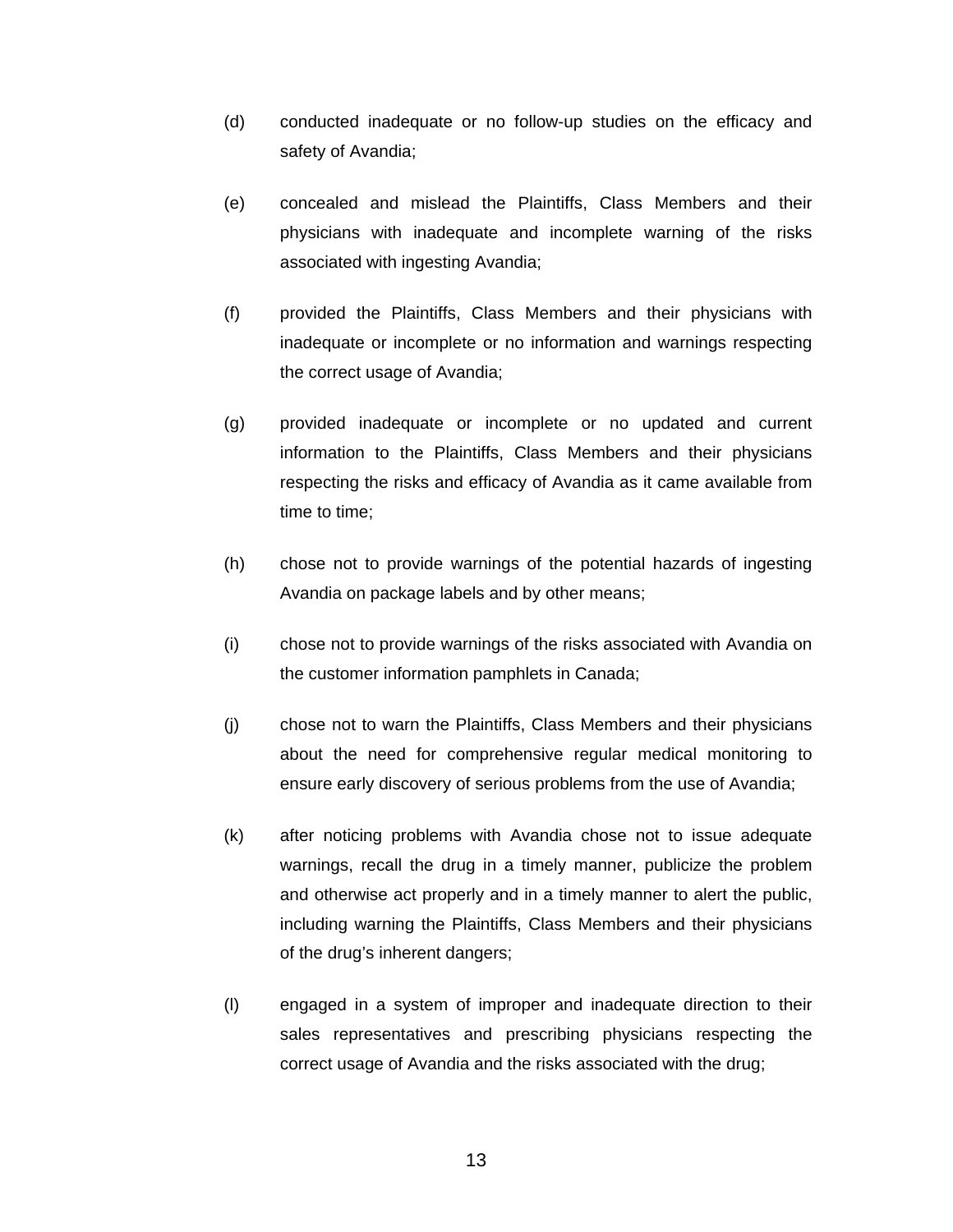- (m) represented that Avandia was safe and fit for its intended purpose and of merchantable quality when they knew or ought to have known that these representations were false;
- (n) misrepresented the state of research, opinion and medical literature pertaining to the purported benefits of Avandia and its associated risks;
- (o) the misrepresentations made by the Defendants were unreasonable in the face of the risks that were known or ought to have been known to the Defendants;
- (p) continued to manufacture, market and promote the selling and/or distribution of Avandia when they knew or ought to have known that this drug caused or could cause serious problems;
- (q) actively encouraged aggressive dispensation of Avandia;
- (r) breached other duties of care to the Plaintiffs and the Class Members, details of which breaches are known only to the Defendants.

# **(c) Strict Liability**

- 69. The Defendants are strictly liable for some or all of the damages suffered by the Plaintiffs and other Class Members in that:
	- (a) the Defendants manufactured Avandia;
	- (b) Avandia is a prescription drug that is considered to be inherently dangerous;
	- (c) the Plaintiffs and other Class Members had no opportunity to inspect or test Avandia to ensure its safety; and
	- (d) Avandia was used by the Plaintiffs and other Class Members.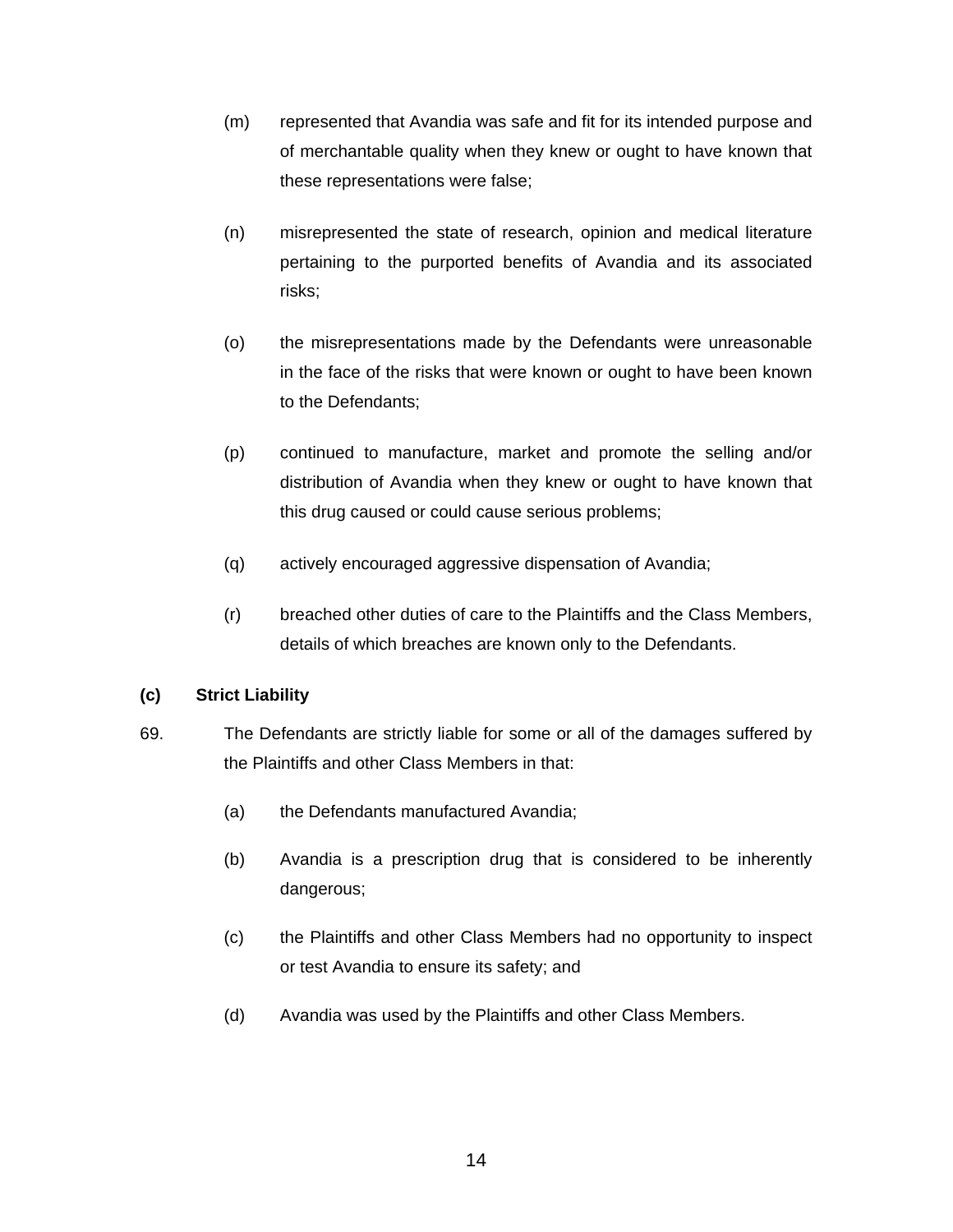## **(d) Breach of Warranty**

70. The Defendants warranted to the Plaintiffs and the Class Members that Avandia was of merchantable quality and fit for use and safe for human consumption. The Defendants breached the warranty to the Plaintiffs and the Class Members by designing, testing, researching, formulating, developing, manufacturing, producing, labeling, advertising, promoting, distributing and/or selling Avandia which was inherently dangerous to users and which the Defendants knew or ought to have known would lead to serious complications.

## **(e) Waiver of Tort**

- 71. As a result of the Defendants' conduct described herein, the Plaintiffs and Class Members reserve the right to elect at the trial of the common issues to waive the torts and to have damages assessed in an amount equal to the gross revenues earned by the Defendants, or the net income received by the Defendants or a percent of the proceeds from the sale of Avandia as a result of the Defendants' conduct.
- 72. The Plaintiffs and Class Members claim that such an election is appropriate for the following reasons, among others:
	- (a) revenue was acquired in a manner in which the Defendants cannot in good conscience retain it;
	- (b) the integrity of the pharmaceutical regulations and marketplace would be undermined if the court did not require an accounting;
	- (c) absent the Defendants' tortious conduct Avandia could not have been marketed nor would the Defendants have received any revenue from its sale in Canada; and
	- (d) the Defendants engaged in wrongful conduct by putting into the marketplace a pharmaceutical product which causes or has the potential to cause serious risk of injury.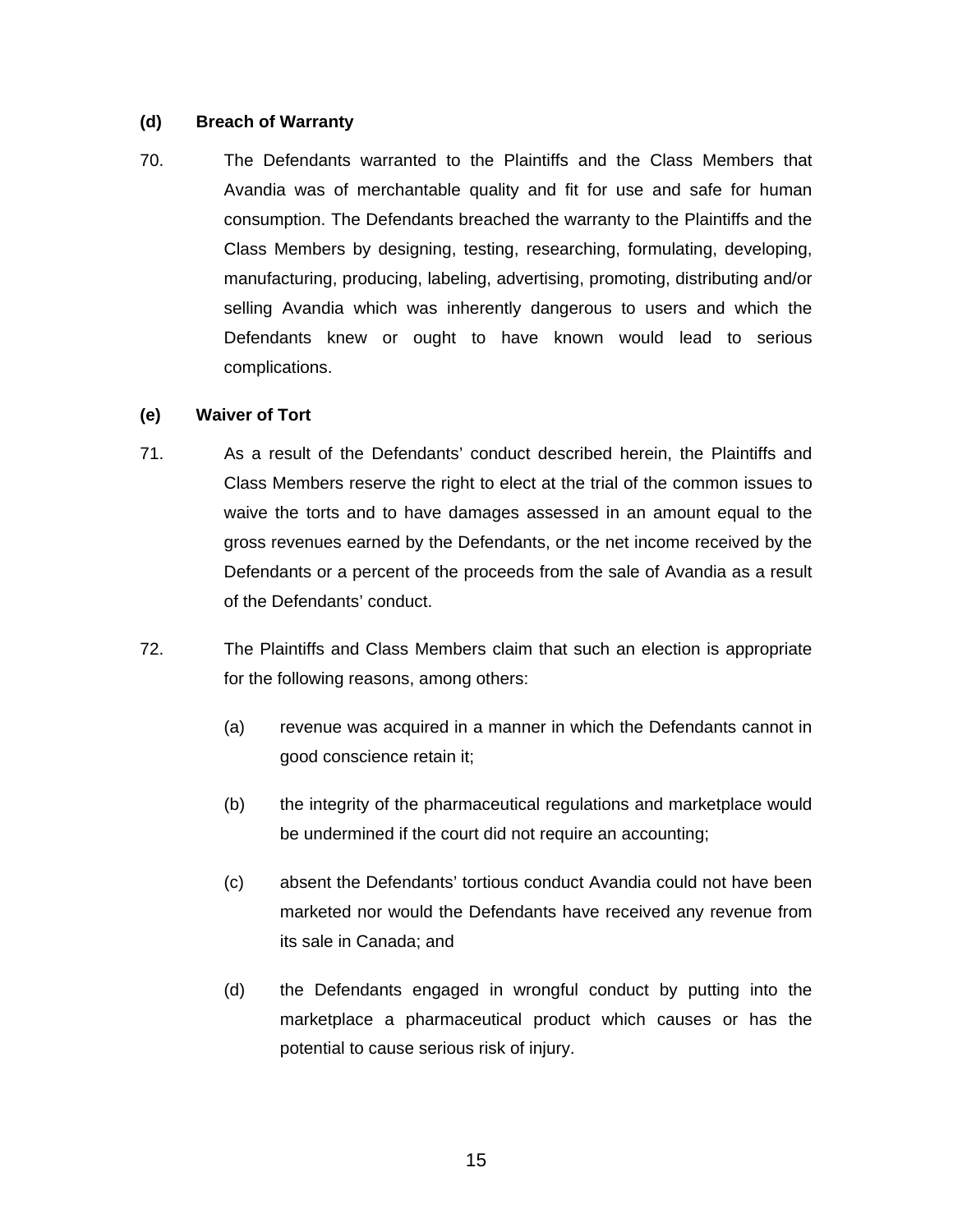## **(f) Breach of Section 52 of the** *Competition Act,* **R.S. 1985, c. C-34**

73. GSK knowingly or recklessly made material false representations to the Plaintiffs and Class Members for the purposes of promotion the supply and use of Avandia.

### **(g) Breach of the** *Food and Drugs Act,* **R.S. 1985, c. F-27**

74. GSK engaged in unfair trade practices and specifically declared unlawful under ss. 3 and 9 of the FDA. Such practices included making false or misleading representations or advertisements, knowingly or with reason to know, as to the characteristics of Avandia.

## **(h) Unjust enrichment**

- 75. GSK voluntarily accepted and retained profits and benefits, derived from the Plaintiffs and Class Members, with full knowledge and awareness that, as a result of its conscious and intentional wrongdoings, Plaintiffs and Class Members did not receive a product of the quality, nature or fitness that had been represented by GSK or that Plaintiffs and Class Members, as a reasonable consumer, expected.
- 76. By virtue of the conscious wrongdoings alleged, GSK has been unjustly enriched at the expense of the Plaintiffs and Class Members.

## **VIII. DAMAGES**

- 77. The Plaintiffs' and Class Members' injuries and damages were caused by the Defendants, their servants and agents.
- 78. The Defendants have caused injury to the Plaintiffs and to the Class Members including:
	- (a) death and/or a reduced standard of living as a result of illness;
	- (b) the cost of treatment to combat the adverse health effects caused by their use of Avandia; and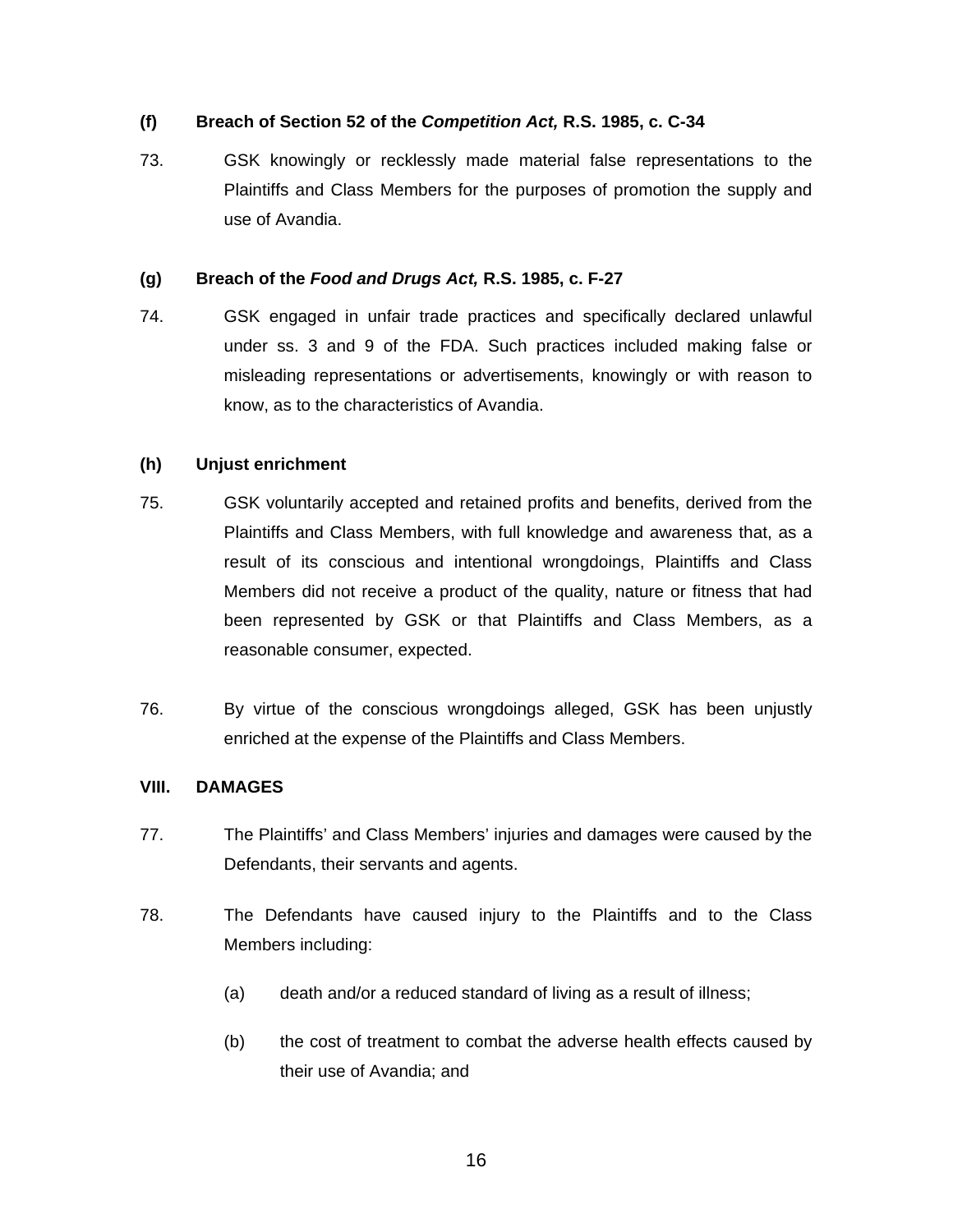- (c) an enhanced risk of future problems attributable to the use of Avandia.
- 79. As a result of the conduct of the Defendants as hereinbefore set out, the Plaintiffs and Class Members have been placed in a position where they have sustained or will sustain serious personal injuries and damages.
- 80. As a result of the conduct of the Defendants, the Plaintiffs and Class Members suffered and continue to suffer expenses and special damages of a nature and an amount to be particularized prior to trial.
- 81. Some of the expenses related to the medical treatment that the Plaintiffs and Class Members have undergone, and will continue to undergo have been borne by provincial health insurer including the Nova Scotia Medical Services Insurance Plan. As a result of the negligence of the Defendants, the provincial health insurer have suffered and will continue to suffer damages.

## **(A) Manifest Harm and Injuries:**

- 82. In addition, the past and ongoing use of Avandia has resulted in the Plaintiffs and Class Members' physical and mental health injuries pleaded above, and have further led to pain and suffering, loss of income, impairment of earning ability, loss of valuable services, future care costs, medical costs, loss of amenities and enjoyment of life, anxiety, nervous shock, mental distress, emotional upset, and out of pocket expenses.
- 83. The Plaintiffs and Class Members assert a claim for each of the types of damages listed above.

## **(B) Medical Monitoring: Responding to Material Risk of Illness**

84. Further, the past and ongoing use of Avandia have also caused or materially contributed to increased health risks to the Plaintiffs and other Class Members. As a result of the use, the Plaintiffs and Class Members have already and will continue to experience illness, anxiety, loss of amenities and enjoyment of life.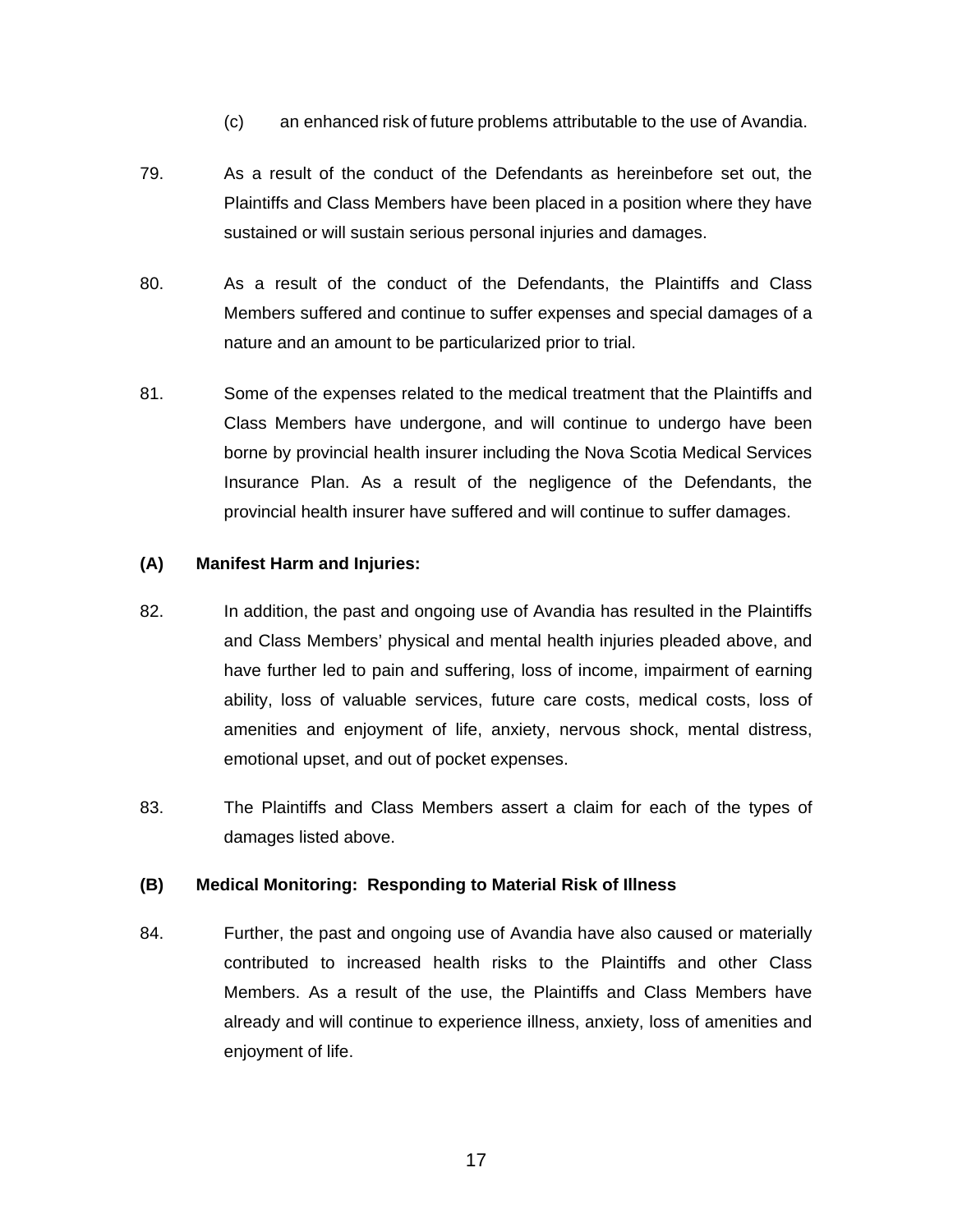- 85. There are medically accepted tests and diagnostic tools which, if used properly and on a timely basis, will detect at an early stage the serious problems which may result from the use of Avandia by the Class Members. However, not all of these tests are generally available or being administered to the Class Members despite their elevated risk. The early detection of these conditions will significantly reduce the harm and risk of death therefrom.
- 86. The Class Members seek to recover damages in the form of the total funds required to establish a 'medical monitoring' process to be made available to the Class Members. Such damages include the costs of medical screening and treatment incurred by or on behalf of the Class Members.
- 87. The damages referred to above may have been incurred directly by the Plaintiffs and Class Members, or may constitute subrogated claims owed to provincial health insurers, or to private health, disability, or group benefit insurers.
- 88. The Plaintiffs further allege that the establishment of a medical monitoring process is a necessary and appropriate step for all of the Defendants to take in the course of fulfilling their obligation to minimize the damages suffered by Class Members.

## **IX. AGGRAVATED, PUNITIVE AND EXEMPLARY DAMAGES**

- 89. The Defendants manufactured, marketed, promoted and sold Avandia with full knowledge of the fact that they were adversely impacting the physical and psychological health of the Plaintiffs and the Class Members. Knowledge of the risks associated with the use of Avandia was not released to the Plaintiffs and Class Members. Despite having specific information that the Plaintiffs and Class Members were at risk of serious problems associated with the use of Avandia, the Defendants continued or permitted the continuation of the manufacturing, marketing, promoting and selling of Avandia without any or reasonable controls.
- 90. These activities were carried out with reckless, callous and wanton disregard for the health, safety and pecuniary interests of the Plaintiffs and other Class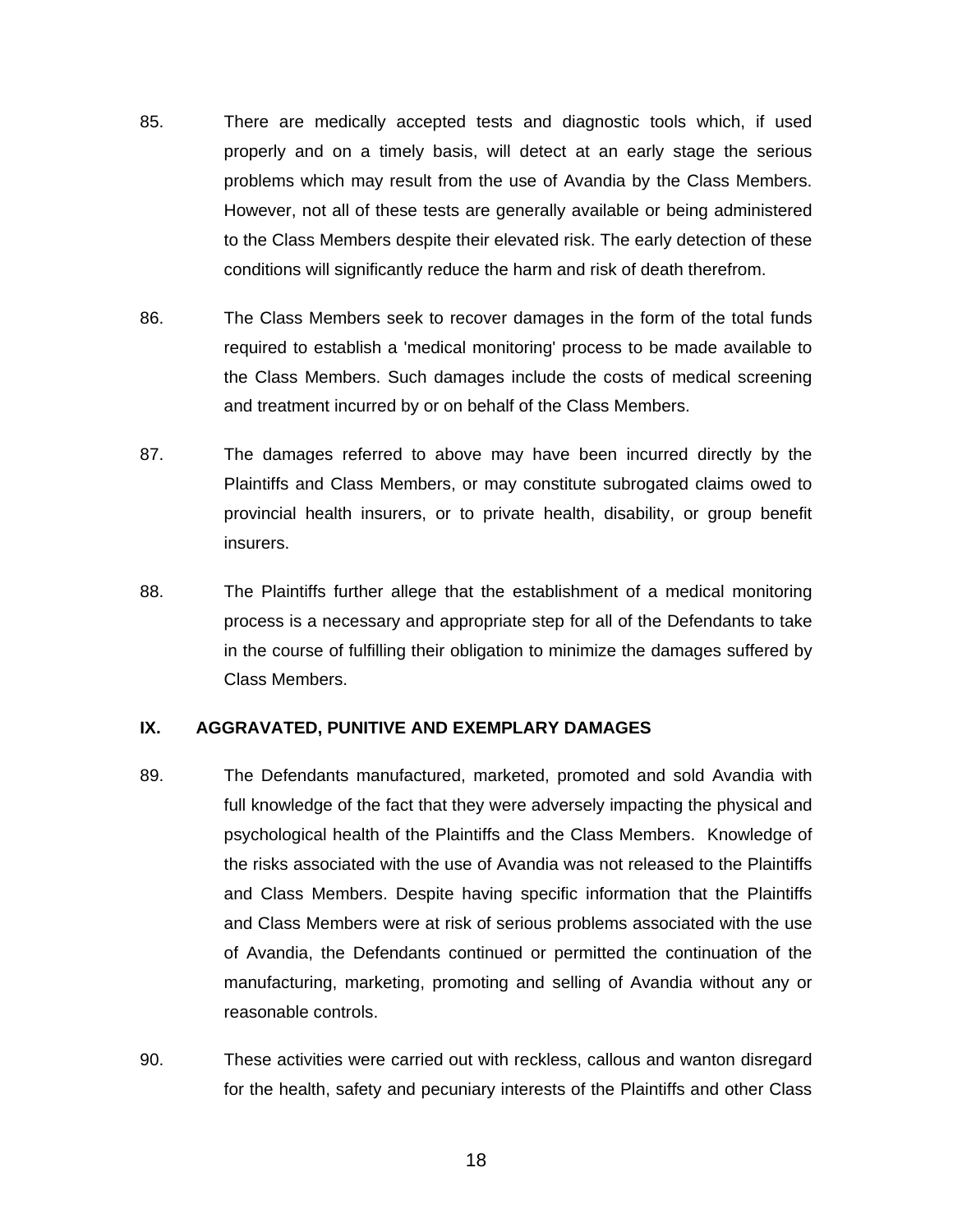Members. The Defendants knowingly compromised the interests of the Plaintiffs and Class Members, solely for the purpose of monetary gain and profit. Furthermore, once the Defendants knew of the extraordinary dangers that Avandia posed to the Plaintiffs and Class Members, the Defendants failed to advise them in a timely fashion, or fully, or at all.

- 91. The Defendants' negligence was callous and arrogant and offends the ordinary community standards of moral and decent conduct. The actions, omissions, or both, of the Defendants involved such want of care as could only have resulted from actual conscious indifference to the rights, safety or welfare of the Plaintiffs and Class Members.
- 92. Consequently, the Plaintiffs and Class Members are entitled to aggravated damages, and an award of punitive and exemplary damages commensurate with the outrageous behaviour of the Defendants.
- 93. The Plaintiffs and Class Members plead that, by virtue of the acts described herein, the Defendants are liable to them in damages. Each of the Defendants is vicariously liable for the acts and omissions of the others for the following reasons:
	- (a) each was the agent of the other;
	- (b) each Defendants' business was operated so that it was inextricably interwoven with the business of the other;
	- (c) each Defendant entered into a common advertising and business plan with the other to distribute and sell Avandia;
	- (d) each Defendant owed a duty to the other and to the Plaintiffs and Class Member by virtue of the common business plan to distribute and sell Avandia; and
	- (e) each Defendant intended that the businesses be run as one global business organization.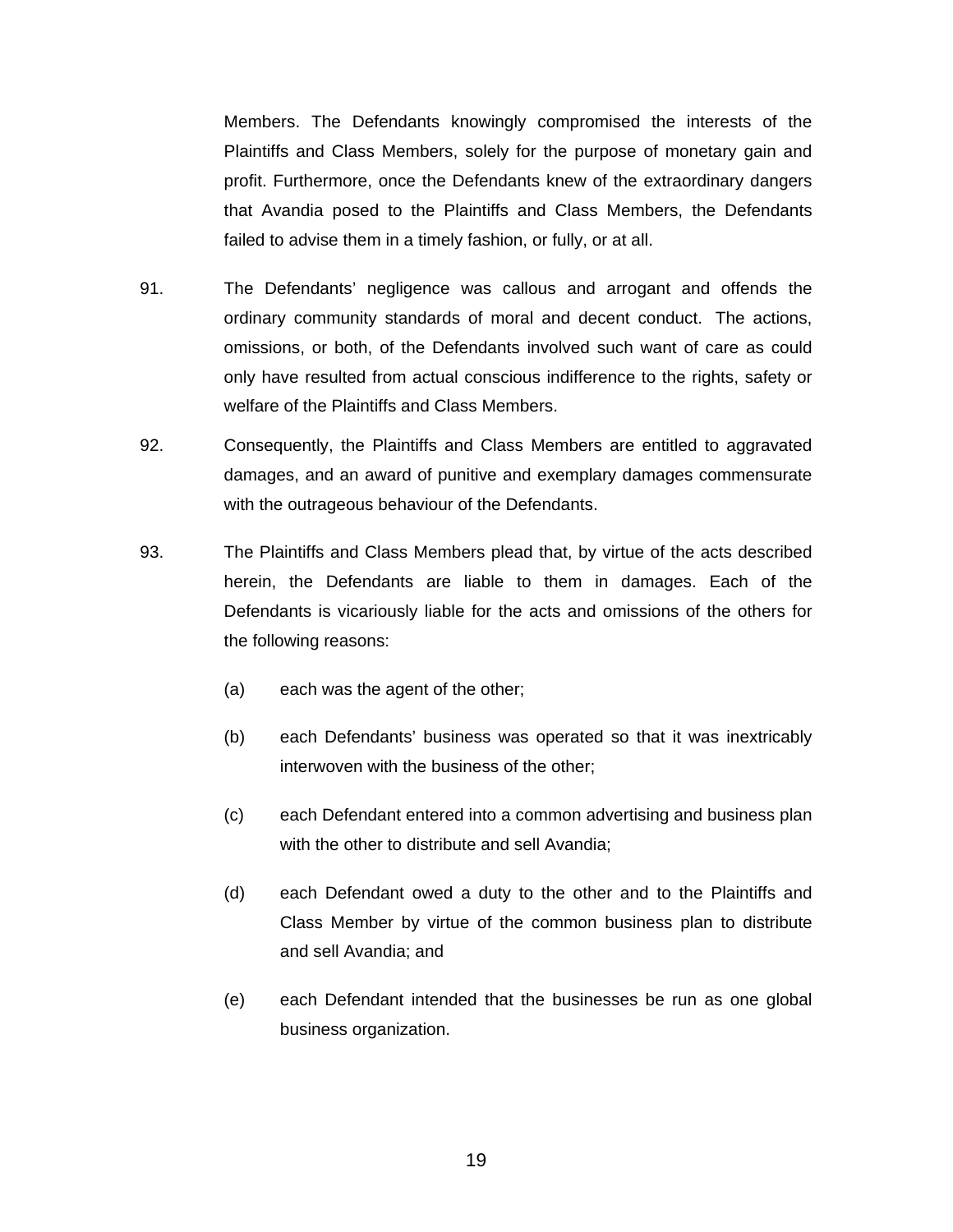## **X. GENERAL PROVISIONS**

- 94. The Plaintiffs states that the Defendants are responsible, jointly and severally, for the injuries and damages suffered by the Plaintiffs and other Class Members.
- 95. The Plaintiffs pleads the doctrine of *respondeat superior* and state that the Defendants are vicariously liable to the Plaintiffs and Class Members for the acts, omissions, deeds, misdeeds and liabilities of their contractors, subcontractors, agents, servants, employees, assigns, appointees and partners.
- 96. The Plaintiffs pleads and relies on the Canada *Food and Drugs Act,* R.S. 1985, c. F-27, the Canada *Competition Act,* R.S., 1985, c. C-34, s. 1; R.S., 1985, c. 19 (2nd Supp.), s. 19, the Nova Scotia *Tortfeasors Act,* R.S.N.S., c. 471, the Nova Scotia *Sale of Goods Act,* R.S., c. 408, s. 1, the Nova Scotia *Consumer Protection Act,* R.S., c. 92, s. 1 and the Nova Scotia *Fatal Injuries Act*, R. S. N. S. 1989, c. 163 as amended.

## **XI. RELIEF SOUGHT**

- 97. The Plaintiffs repeats the foregoing paragraphs and states that the Defendants are jointly and severally liable for the following:
	- (a) an Order certifying this proceeding as a class proceeding and appointing the Plaintiffs as Representative Plaintiffs for the Class;
	- (b) general damages, including aggravated damages for personal injuries;
	- (c) special damages for medical expenses and other expenses related to the use of Avandia;
	- (d) aggravated, punitive and exemplary damages;
	- (e) further or alternatively the Plaintiffs claims, on her own behalf and on behalf of the Class Members:

(i) a declaration that the benefits which accrued to the Defendants as a result of their wrongful acts unjustly enriched the Defendants;